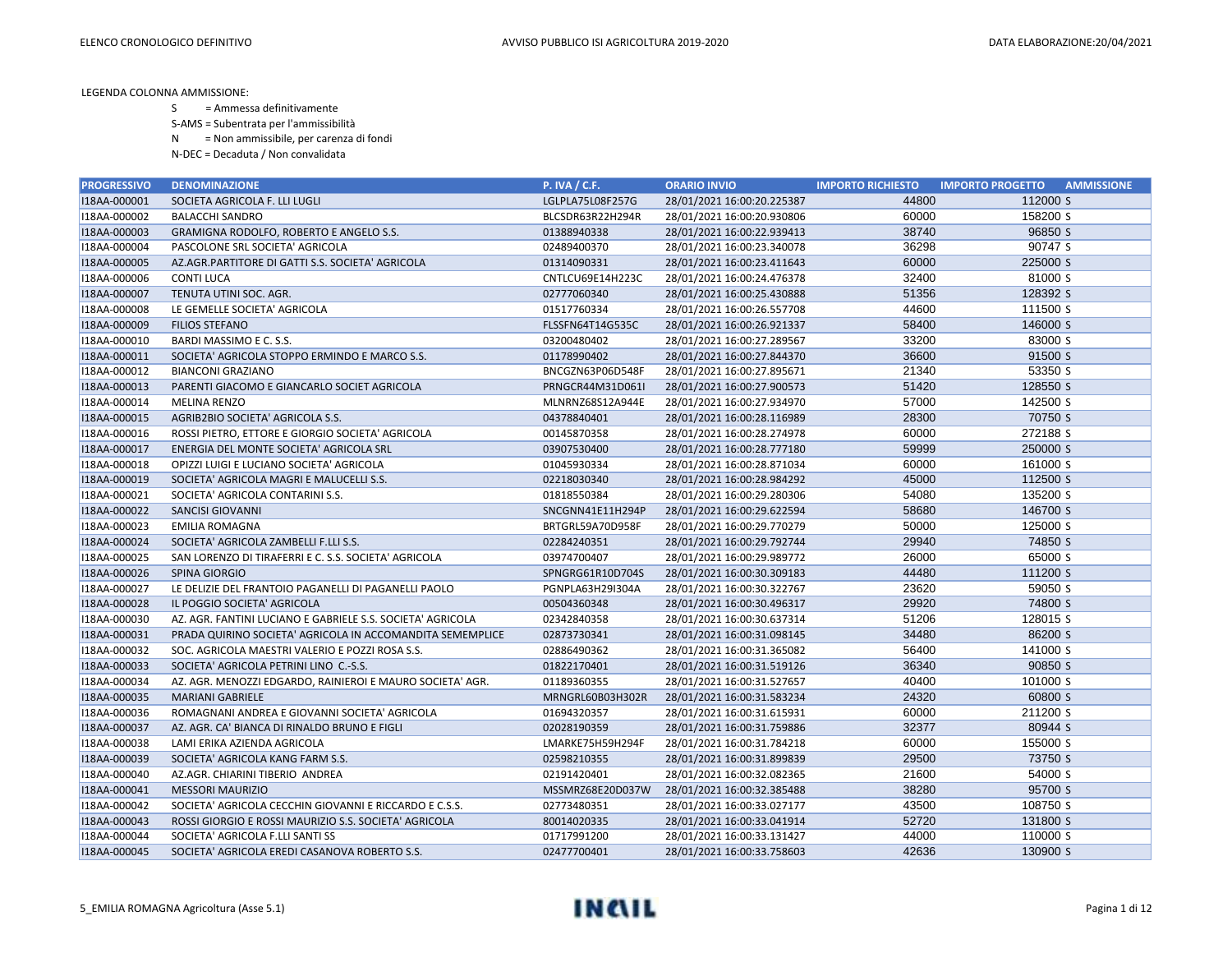- S = Ammessa definitivamente
- S-AMS = Subentrata per l'ammissibilità
- N = Non ammissibile, per carenza di fondi
- N-DEC = Decaduta / Non convalidata

| <b>PROGRESSIVO</b> | <b>DENOMINAZIONE</b>                                        | <b>P. IVA / C.F.</b> | <b>ORARIO INVIO</b>        | <b>IMPORTO RICHIESTO</b> | <b>AMMISSIONE</b><br><b>IMPORTO PROGETTO</b> |
|--------------------|-------------------------------------------------------------|----------------------|----------------------------|--------------------------|----------------------------------------------|
| I18AA-000046       | <b>ROANA GIUSEPPE</b>                                       | RNOGPP67E15I531V     | 28/01/2021 16:00:33.765598 | 54740                    | 136850 S                                     |
| I18AA-000047       | TRE QUERCE AZ. AGR. DI DREI GIOVANNI                        | 03702920400          | 28/01/2021 16:00:33.804786 | 48600                    | 121500 S                                     |
| I18AA-000048       | UGOLOTTI LUISA                                              | GLTLSU48M68L831U     | 28/01/2021 16:00:33.814504 | 47024                    | 117560 S                                     |
| I18AA-000049       | <b>BOCEDI MARA E FIGLI SOCIETA' AGRICOLA</b>                | 02342820350          | 28/01/2021 16:00:33.836933 | 60000                    | 181000 S                                     |
| I18AA-000050       | SOCIETA' AGRICOLA DIECI S.S.                                | 01320520339          | 28/01/2021 16:00:33.870199 | 60000                    | 175000 S                                     |
| I18AA-000051       | DELFANTI ERNESTO ED EMAUELE S.S.                            | 01117650331          | 28/01/2021 16:00:33.943100 | 28720                    | 71800 S                                      |
| I18AA-000052       | <b>MENGOZZI LORIS</b>                                       | MNGLRS65H08C573M     | 28/01/2021 16:00:34.095650 | 60000                    | 165000 S                                     |
| I18AA-000053       | SOCIETA' AGRICOLA BORTOLAN S.S.                             | 02446790376          | 28/01/2021 16:00:34.158538 | 60000                    | 200000 S                                     |
| I18AA-000054       | SOCIETA AGRICOLA MANTOVANI S. S.                            | 01650561200          | 28/01/2021 16:00:34.267851 | 60000                    | 150500 S                                     |
| I18AA-000055       | RIGHI ECHO SOCIETA' AGRICOLA SRL                            | 04284890409          | 28/01/2021 16:00:34.333384 | 18800                    | 47000 S                                      |
| I18AA-000056       | <b>BACCHELLI GIANLUCA</b>                                   | BCCGLC73D14F257K     | 28/01/2021 16:00:34.539542 | 16676                    | 41690 S                                      |
| I18AA-000057       | TAGLIAVINI ALESSANDRO                                       | TGLLSN50A24A392C     | 28/01/2021 16:00:34.852999 | 50000                    | 125000 S                                     |
| I18AA-000058       | SOCIETA' AGRICOLA PAVARANI S.S.                             | 01627490343          | 28/01/2021 16:00:34.917932 | 60000                    | 167000 S                                     |
| I18AA-000059       | <b>ZAMBELLI PAOLO</b>                                       | ZMBPLA68H29D061X     | 28/01/2021 16:00:35.398173 | 18740                    | 46850 S                                      |
| I18AA-000060       | SOCIETA' AGRICOLA GHIARONI S.S. DI GIULIO E CLAUDIO         | 02316571203          | 28/01/2021 16:00:35.505322 | 60000                    | 175850 S                                     |
| I18AA-000061       | AZ. AGR. SILINGARDI ANDREA E C. SOC. AGR.                   | 02758720367          | 28/01/2021 16:00:35.557273 | 33600                    | 84000 S                                      |
| I18AA-000062       | STOPPA RENATO C. S.S.                                       | 03203040401          | 28/01/2021 16:00:35.567984 | 37618                    | 94047 S                                      |
| I18AA-000063       | MAZZOCCHI GIOVANNI E CANOVI MARIA PAOLA SOCIETA' AGRICOLA   | 01291170353          | 28/01/2021 16:00:35.617091 | 47024                    | 117560 S                                     |
| I18AA-000064       | LELLI FILIPPO                                               | LLLFPP68P12G393Z     | 28/01/2021 16:00:35.667197 | 56740                    | 141850 S                                     |
| I18AA-000065       | SOCIET AGRICOLA BIOAGRITEK DI VANDELLI E PIFFERI SOCIET SE  | 94183660367          | 28/01/2021 16:00:35.745884 | 46180                    | 115452 S                                     |
| I18AA-000066       | <b>BASSO DANIELE</b>                                        | BSSDNL68P30G337X     | 28/01/2021 16:00:35.762429 | 60000                    | 151200 S                                     |
| I18AA-000067       | LO RUSSO GIOVANNI                                           | LRSGNN58C11A463R     | 28/01/2021 16:00:35.835551 | 48400                    | 121000 S                                     |
| I18AA-000069       | <b>SERENA TRANQUILLO</b>                                    | SRNTNQ50A29G747D     | 28/01/2021 16:00:35.857671 | 50720                    | 126800 S                                     |
| I18AA-000070       | <b>FAVA SERGIO</b>                                          | FVASRG62C17G337K     | 28/01/2021 16:00:36.006253 | 57000                    | 142500 S                                     |
| I18AA-000071       | AZ.AGR.ERIDANO DI ZERMANI F.LLI S.S. SOCIETA' AGRICOLA      | 00170610331          | 28/01/2021 16:00:36.017065 | 60000                    | 241000 S                                     |
| I18AA-000072       | <b>BRATTI FABRIZIO</b>                                      | BRTFRZ65M27L868Z     | 28/01/2021 16:00:36.121935 | 22080                    | 55200 S                                      |
| I18AA-000073       | <b>FORNARI UMBERTO</b>                                      | FRNMRT61R22C852V     | 28/01/2021 16:00:36.228562 | 19540                    | 48850 S                                      |
| I18AA-000074       | <b>MARTELLI CRISTINA</b>                                    | MRTCST73T50E289E     | 28/01/2021 16:00:36.261948 | 22000                    | 55000 S                                      |
| I18AA-000075       | SOCIETA' AGRICOLA MASUALA DI BARBIERI ANDREA E CHIARA S.S.  | 02652240363          | 28/01/2021 16:00:36.314473 | 53080                    | 132702 S                                     |
| I18AA-000076       | <b>BARBIERI FEDERICA</b>                                    | BRBFRC71S46H223Y     | 28/01/2021 16:00:36.334274 | 8260                     | 20650 S                                      |
| I18AA-000077       | AZ. AGR. FRATELLI PALLADI DI PALLADI MARCO, PAOLO E LORENZO | 01969050358          | 28/01/2021 16:00:36.366352 | 54480                    | 136200 S                                     |
| I18AA-000078       | <b>BIGUCCI LIVIO</b>                                        | BGCLVI70B16H294Z     | 28/01/2021 16:00:36.371848 | 31540                    | 78850 S                                      |
| I18AA-000079       | LAMPONI ENZO E PIETRO SOCIETA' AGRICOLA S.S.                | 02490210404          | 28/01/2021 16:00:36.385717 | 25800                    | 64500 S                                      |
| I18AA-000081       | SOCIETA' AGRICOLA PODERI DAMI' S.S.                         | 04154040408          | 28/01/2021 16:00:36.461378 | 34300                    | 85750 S                                      |
| I18AA-000082       | <b>QUAIOTTI FILIPPO</b>                                     | QTTFPP93L18F240V     | 28/01/2021 16:00:36.496034 | 60000                    | 171000 S                                     |
| I18AA-000083       | <b>BELVERI ALBERTO</b>                                      | BLVLRT59C06E196Z     | 28/01/2021 16:00:36.761329 | 33450                    | 83850 S                                      |
| I18AA-000084       | BRESCIANI GERMANO E C. SOC.SEMPLICE                         | 03211660406          | 28/01/2021 16:00:36.784010 | 45800                    | 114500 S                                     |
| I18AA-000085       | SOCIETA' AGRICOLA G.G.P.A. SOCIETA' SEMPLICE                | 01496290360          | 28/01/2021 16:00:36.796668 | 19580                    | 48950 S                                      |
| I18AA-000086       | SOCIETA' AGRICOLA DALLARI S.S.                              | 02887030357          | 28/01/2021 16:00:36.884155 | 48320                    | 120800 S                                     |
| I18AA-000088       | STALLA SOCIALE SAN MARTINO                                  | PNTNTN70D12G337D     | 28/01/2021 16:00:37.077499 | 30000                    | 160000 S                                     |
| I18AA-000089       | AZ. AGR. BORCIANI VANDO A C.                                | 02228890352          | 28/01/2021 16:00:37.297991 | 48212                    | 120530 S                                     |
| I18AA-000090       | <b>CORRADINI NICOLA</b>                                     | CRRNCL76T20H620U     | 28/01/2021 16:00:37.411235 | 24274                    | 60685 S                                      |
| I18AA-000091       | AZIENDA AGRICOLA ISABELLA S.S.SOCIETA' AGRICOLA             | 01295540338          | 28/01/2021 16:00:37.469783 | 60000                    | 160000 S                                     |

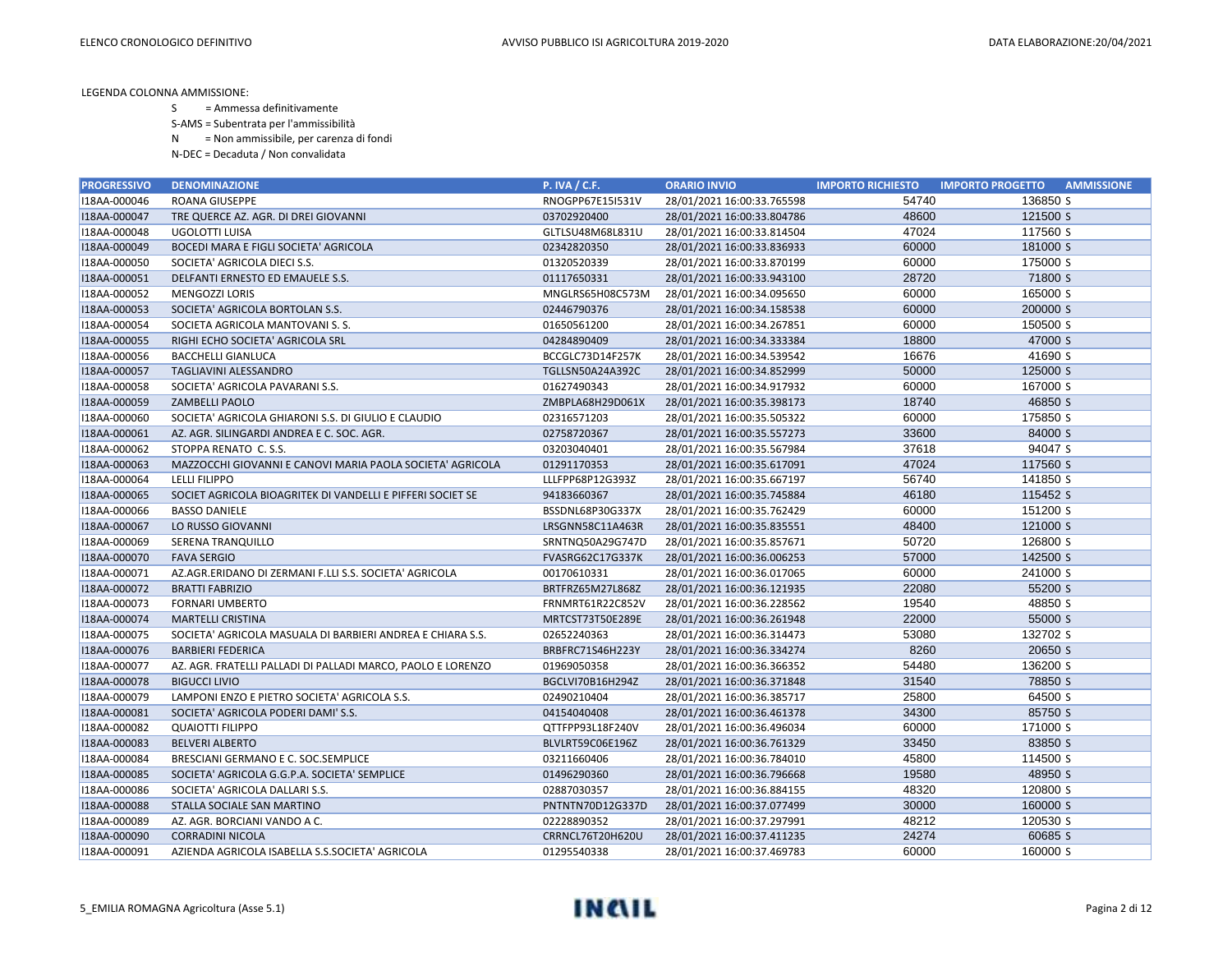S = Ammessa definitivamente

S-AMS = Subentrata per l'ammissibilità

N = Non ammissibile, per carenza di fondi

| <b>PROGRESSIVO</b> | <b>DENOMINAZIONE</b>                                      | <b>P. IVA / C.F.</b> | <b>ORARIO INVIO</b>        | <b>IMPORTO RICHIESTO</b> | <b>IMPORTO PROGETTO</b><br><b>AMMISSIONE</b> |
|--------------------|-----------------------------------------------------------|----------------------|----------------------------|--------------------------|----------------------------------------------|
| I18AA-000092       | <b>SCROCCHI FERNANDO</b>                                  | SCRFNN33B14B025T     | 28/01/2021 16:00:37.482015 | 60000                    | 215000 S                                     |
| I18AA-000093       | SOCIETA' AGRICOLA TRAVERSONE DI PELOSIN U. C. S.S.        | 01513570380          | 28/01/2021 16:00:37.564915 | 54000                    | 135000 S                                     |
| I18AA-000094       | <b>BOVICELLI MARCO</b>                                    | BVCMRC71C24F137D     | 28/01/2021 16:00:37.677518 | 15944                    | 39862 S                                      |
| I18AA-000096       | BENAZZI MARCO SOCIETA' AGRICOLA SS                        | 01969330388          | 28/01/2021 16:00:37.725403 | 60000                    | 162500 S                                     |
| I18AA-000097       | ALLEVAMENTO ARCOBALENO S.S.                               | 02823350364          | 28/01/2021 16:00:37.810939 | 60000                    | 181850 S                                     |
| I18AA-000098       | <b>BARBIERI RICCARDO</b>                                  | BRBRCR98H21D150J     | 28/01/2021 16:00:37.842887 | 57600                    | 144000 S                                     |
| I18AA-000101       | AZ. AGR. CASTAGNETTI DI CASTAGNETTI BRUNO E LIVIO S.A.    | 01959000355          | 28/01/2021 16:00:38.021232 | 60000                    | 164000 S                                     |
| I18AA-000102       | REBECCHI STEFANO                                          | RBCSFN72T04G535F     | 28/01/2021 16:00:38.052593 | 60000                    | 245000 S                                     |
| I18AA-000103       | <b>FALASCINA VITTORIO</b>                                 | FLSVTR56L23C291G     | 28/01/2021 16:00:38.058180 | 13800                    | 34500 S                                      |
| I18AA-000104       | TESTA FRANCO E FABRIZIO SOCIETA' AGRICOLA S.S.            | 01392840334          | 28/01/2021 16:00:38.229818 | 60000                    | 157150 S                                     |
| I18AA-000106       | AZIENDA AGRICOLA MILKOW S.S.                              | 02198030344          | 28/01/2021 16:00:38.329256 | 30740                    | 76850 S                                      |
| I18AA-000107       | RAVAIOLI MAURIZIO                                         | RVLMRZ63C04A944O     | 28/01/2021 16:00:38.350501 | 25960                    | 64900 S                                      |
| I18AA-000108       | SOCIETA' AGRICOLA LA SPINA DI BENATTI                     | 01946260351          | 28/01/2021 16:00:38.357505 | 51940                    | 129850 S                                     |
| I18AA-000109       | SOCIETA' AGRICOLA FONDO SAN GIACOMO                       | 02750090348          | 28/01/2021 16:00:38.578059 | 31520                    | 78800 S                                      |
| I18AA-000111       | <b>BONETTI GIANMARIA</b>                                  | BNTGMR72L26G535N     | 28/01/2021 16:00:39.188862 | 60000                    | 181000 S                                     |
| I18AA-000112       | <b>ARTIOLI DAVIDE</b>                                     | RTLDVD77A05B819X     | 28/01/2021 16:00:39.291186 | 46120                    | 115300 S                                     |
| I18AA-000113       | AZ.AGR.CHIOSO DI BERSANI S.S.SOCIETA' AGRICOLA            | 00319440335          | 28/01/2021 16:00:39.486982 | 60000                    | 161000 S                                     |
| I18AA-000115       | LORENZINI LORENZO E ALBERTO S.S. SOC. AGR.                | 01285140388          | 28/01/2021 16:00:39.892263 | 60000                    | 169000 S                                     |
| I18AA-000116       | ALLEVAMENTO IL GRIFO                                      | 01972690356          | 28/01/2021 16:00:40.032015 | 52940                    | 132350 S                                     |
| I18AA-000117       | SOCIETA' AGRICOLA AGRI-TEK DEI F.LLI PIGNATTI S.S.        | 02723120362          | 28/01/2021 16:00:40.157398 | 14141                    | 35353 S                                      |
| I18AA-000118       | AZ.AGR.CANTONAZZO DI GALLI SOCIETA' AGRICOLA S.S.         | 01378730335          | 28/01/2021 16:00:40.256124 | 40740                    | 101850 S                                     |
| I18AA-000119       | LIVERANI EMANUELE                                         | LVRMNL63M26D458J     | 28/01/2021 16:00:40.260734 | 60000                    | 181859 S                                     |
| I18AA-000120       | <b>BERTACCINI STEFANO</b>                                 | BRTSFN75S15D705A     | 28/01/2021 16:00:40.312087 | 56000                    | 140000 S                                     |
| I18AA-000121       | <b>BELLICCHI BRUNO</b>                                    | BLLBRN53E26G337I     | 28/01/2021 16:00:40.332213 | 26120                    | 65300 S                                      |
| I18AA-000122       | FRATELLI TONOLI DI TONOLI ANDREANO E C.                   | 02390740120          | 28/01/2021 16:00:40.376031 | 38080                    | 95200 S                                      |
| I18AA-000123       | DELLACASA FRANCO                                          | DLLFNC78C29F205V     | 28/01/2021 16:00:40.565001 | 56000                    | 140000 S                                     |
| I18AA-000124       | SOCIETA' AGRICOLA SAN MICHELE SS DI BALACCHI C.           | 02643920412          | 28/01/2021 16:00:40.574272 | 48400                    | 121000 S                                     |
| I18AA-000127       | <b>BREGOLI FABIO</b>                                      | BRGFBA56R24I209F     | 28/01/2021 16:00:41.388542 | 32100                    | 80250 S                                      |
| I18AA-000128       | <b>FUMI GIUSEPPE</b>                                      | FMUGPP72R31G535A     | 28/01/2021 16:00:41.455256 | 34880                    | 87200 S                                      |
| I18AA-000129       | <b>GRAMIGNA PAOLA</b>                                     | GRMPLA86R45D611I     | 28/01/2021 16:00:41.559989 | 40800                    | 102000 S                                     |
| I18AA-000130       | AZ. AGRIC. LA PALAZZINA S.S.                              | 02231971207          | 28/01/2021 16:00:41.605841 | 42682                    | 106705 S                                     |
| I18AA-000131       | CONSORZIO CARNI NATURALI SOC.AGR. A RESP.LIMITATA         | 01390290359          | 28/01/2021 16:00:41.737086 | 60000                    | 169000 S                                     |
| I18AA-000133       | AZIENDA AGRICOLA FERRARI LIBERO                           | 02200950349          | 28/01/2021 16:00:42.149718 | 36740                    | 91850 S                                      |
| I18AA-000134       | <b>BOSCO DAMIANO</b>                                      | BSCDMN69R16F394F     | 28/01/2021 16:00:42.189813 | 60000                    | 161800 S                                     |
| I18AA-000135       | AGRI M SOCIETA' AGRICOLA                                  | 02097530394          | 28/01/2021 16:00:42.200765 | 23800                    | 59500 S                                      |
| I18AA-000136       | SOCIETA' AGRICOLA TELLINA DI SALVI ALESSIA E VALERIO      | SLVLSS92E58L175F     | 28/01/2021 16:00:42.296822 | 60000                    | 150800 S                                     |
| I18AA-000137       | AZ. AGR. CASADIO FABRIZIO E FRANCESCO S.S.                | 02162390393          | 28/01/2021 16:00:42.350776 | 59348                    | 148370 S                                     |
| I18AA-000138       | SOCIETA' AGRICOLA BUSANI PAOLO E ANDREA SOCIETA' SEMPLICE | 02216330346          | 28/01/2021 16:00:42.378103 | 36800                    | 92000 S                                      |
| I18AA-000140       | AZ. AGR. ROTELLI MAURO E SARA SOC. AGR.                   | 02774160341          | 28/01/2021 16:00:42.525690 | 58600                    | 146500 S                                     |
| I18AA-000141       | SOCIETA AGRICOLA IL CASONE DI BEONI MORENO E MARIO S.S.   | 01151400403          | 28/01/2021 16:00:42.697728 | 19340                    | 48350 S                                      |
| I18AA-000142       | <b>BERNAZZOLI GIANLUCA</b>                                | BRNGLC69T19G337M     | 28/01/2021 16:00:42.715993 | 52180                    | 130450 S                                     |
| I18AA-000143       | SOC. AGR. CASA SARTI DI GUALMINI S.S.                     | 02959510369          | 28/01/2021 16:00:43.135403 | 36340                    | 90850 S                                      |
| I18AA-000144       | AZ. AGR. MONTEGRETTO DI BOSI GIULIANO                     | BSOGLN71M26D357H     | 28/01/2021 16:00:43.353089 | 23400                    | 58500 N-DEC                                  |

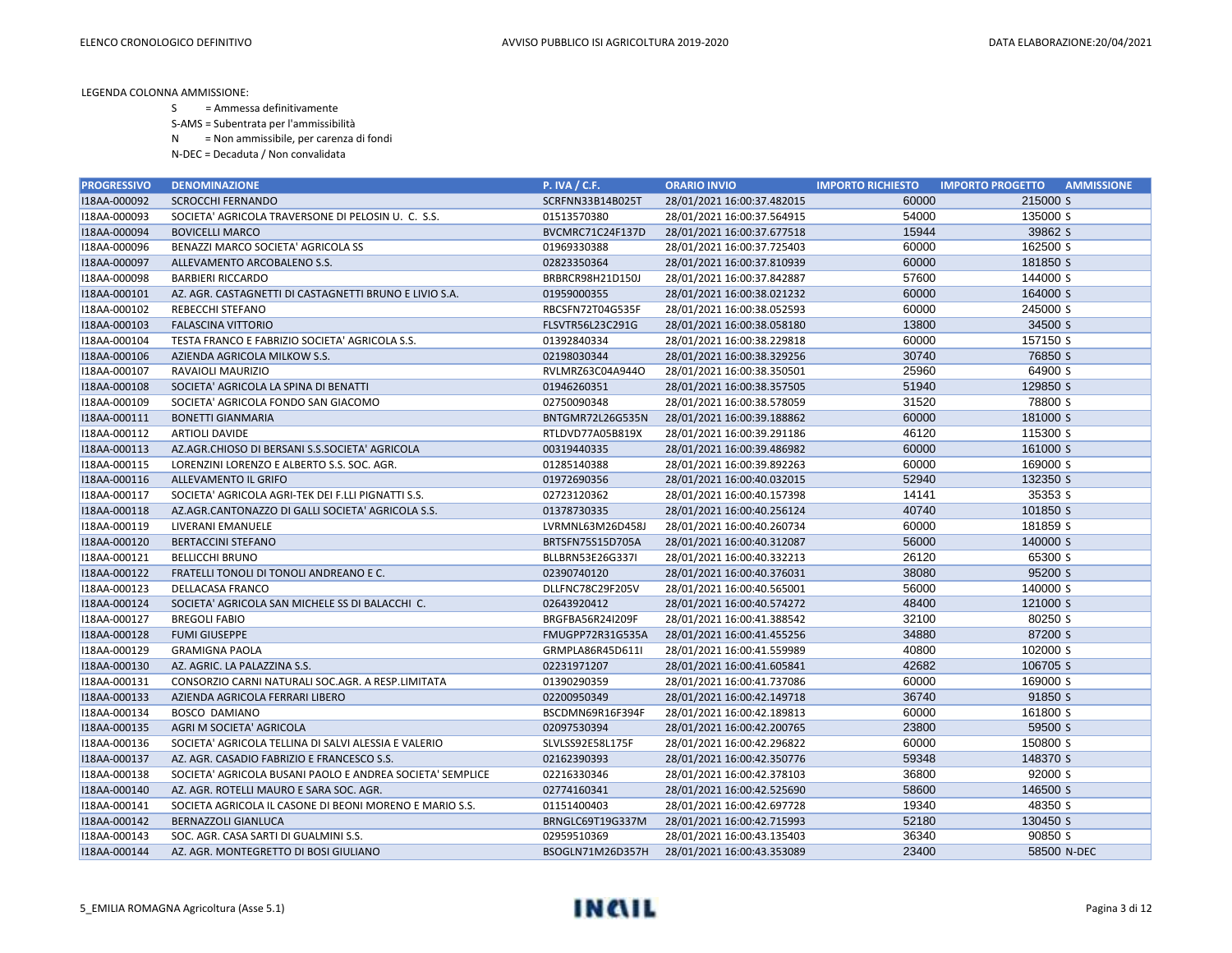S = Ammessa definitivamente

S-AMS = Subentrata per l'ammissibilità

N = Non ammissibile, per carenza di fondi

| <b>PROGRESSIVO</b> | <b>DENOMINAZIONE</b>                                       | <b>P. IVA / C.F.</b> | <b>ORARIO INVIO</b>        | <b>IMPORTO RICHIESTO</b> | <b>IMPORTO PROGETTO</b><br><b>AMMISSIONE</b> |
|--------------------|------------------------------------------------------------|----------------------|----------------------------|--------------------------|----------------------------------------------|
| I18AA-000145       | BATTINI TIZIANO E CANTONI ENRICO S. S. SOCIETA' AGRICOLA   | 02499140354          | 28/01/2021 16:00:43.628775 | 32766                    | 81917 S                                      |
| I18AA-000147       | AGRIGIADA S.R.L. SOCIET AGRICOLA                           | RVLDNL60E71B812U     | 28/01/2021 16:00:43.965875 | 60000                    | 205000 N                                     |
| I18AA-000148       | SOCIETA' AGRICOLA COBIANCHI                                | 02751960341          | 28/01/2021 16:00:44.042468 | 38740                    | 96850 N                                      |
| I18AA-000149       | AZ. AGR. SELOLA DI BABBONI DANIELE                         | BBBDNL67E07G337M     | 28/01/2021 16:00:44.223626 | 41520                    | 103800 N                                     |
| I18AA-000150       | SOCIETA' AGRICOLA BAIOCCHI DI LORENZO E LUCIANO            | 01991210350          | 28/01/2021 16:00:44.253393 | 54000                    | 135000 N                                     |
| I18AA-000151       | <b>BOSCO CAMILLO</b>                                       | BSCCLL80H28G337A     | 28/01/2021 16:00:44.272071 | 28216                    | 70540 N                                      |
| I18AA-000152       | AZ. AGR. GAMBERINI S.S.                                    | 02786180360          | 28/01/2021 16:00:44.288310 | 60000                    | 152800 N                                     |
| I18AA-000153       | FALCONETTI ALESSANDRO                                      | FLCLSN90M28M102M     | 28/01/2021 16:00:44.358835 | 4400                     | 11000 N                                      |
| I18AA-000154       | AZ. AGR. BONACORSI E COLOMBARINI SS                        | 02834540367          | 28/01/2021 16:00:44.472662 | 58400                    | 146000 N                                     |
| I18AA-000155       | <b>BERGONZINI STEFANO</b>                                  | BRGSFN70A04D548M     | 28/01/2021 16:00:44.659515 | 18740                    | 46850 N                                      |
| I18AA-000156       | <b>SARTORI MICHELE</b>                                     | SRTMHL81P23D611E     | 28/01/2021 16:00:44.773571 | 14980                    | 37450 N                                      |
| I18AA-000157       | <b>BOCCHI GRAZIANO E ROBERTO</b>                           | 00324980358          | 28/01/2021 16:00:44.839754 | 22920                    | 57300 N                                      |
| I18AA-000158       | STAGNI DANIELE IMPRESA INDIVIDUALE                         | STGDNL74T07C265C     | 28/01/2021 16:00:44.994889 | 38200                    | 95500 N                                      |
| I18AA-000159       | <b>GHILLANI IVANA</b>                                      | GHLVNI63B57G337S     | 28/01/2021 16:00:45.148842 | 60000                    | 175200 N                                     |
| I18AA-000160       | SOCIETA' AGRICOLA AGRICORTE S.S.                           | 00507710341          | 28/01/2021 16:00:45.201185 | 60000                    | 151000 N                                     |
| I18AA-000161       | <b>BERTI SOCIETA' AGRICOLA</b>                             | 02473170393          | 28/01/2021 16:00:45.234568 | 60000                    | 196000 N                                     |
| I18AA-000162       | SOCIETA' AGRICOLA SALIMBENI MAURO E FIGLIO S.S.            | 03266070402          | 28/01/2021 16:00:45.254435 | 30000                    | 75000 N                                      |
| I18AA-000163       | <b>ANNOVI STEFANO</b>                                      | NNVSFN69E14B819Q     | 28/01/2021 16:00:45.391323 | 25400                    | 63500 N                                      |
| I18AA-000164       | MENOZZI ILDEBRANDO                                         | MNZLBR56L07D037Q     | 28/01/2021 16:00:45.392609 | 11540                    | 28850 N                                      |
| I18AA-000165       | SOCIETA' AGRICOLA FOCHI                                    | 00480820349          | 28/01/2021 16:00:45.442667 | 60000                    | 158000 N                                     |
| I18AA-000166       | SOCIETA' AGRICOLA RIGHI S.R.L.                             | 03899340404          | 28/01/2021 16:00:45.611554 | 18800                    | 47000 N                                      |
| I18AA-000167       | SOC. AGR. F.LLI VINCINI DI MASSIMO E G. LUCA S.S.          | 00431720341          | 28/01/2021 16:00:45.711590 | 38340                    | 95850 N                                      |
| I18AA-000168       | <b>GRASSI GIANCARLO</b>                                    | GRSGCR61E28H223J     | 28/01/2021 16:00:45.851336 | 54015                    | 135038 N                                     |
| I18AA-000169       | SOCIETA' AGRICOLA SASSETTO E TROMBINI S.S.                 | 01612140382          | 28/01/2021 16:00:45.885984 | 53260                    | 133150 N                                     |
| I18AA-000170       | <b>BOCCIARELLI ANDREA</b>                                  | BCCNDR91M29G535M     | 28/01/2021 16:00:45.926108 | 56400                    | 141000 N                                     |
| I18AA-000171       | FERRI ANDREA, MAURO E VIVALDO SOCIETA' AGRICOLA            | 01667420358          | 28/01/2021 16:00:45.989201 | 54480                    | 136200 N                                     |
| I18AA-000172       | ERIDANO BIO S.S. SOCIETA' AGRICOLA                         | 01689680336          | 28/01/2021 16:00:46.066180 | 42080                    | 105200 N                                     |
| I18AA-000174       | <b>TOSI FAUSTO</b>                                         | TSOFST63P17F083J     | 28/01/2021 16:00:46.163743 | 54097                    | 135244 N                                     |
| I18AA-000175       | PAVARELLI LUIGI                                            | PVRLGU67H12C219W     | 28/01/2021 16:00:46.263863 | 36200                    | 90500 N                                      |
| I18AA-000177       | SOCIETA'AGRICOLA LA SCAINA DI CORBARA S.S.                 | 04227610401          | 28/01/2021 16:00:46.431748 | 27601                    | 69003 N                                      |
| I18AA-000178       | SOCIETA' AGRICOLA GUALANDRINI FRANCA E FIGLI               | 02695220356          | 28/01/2021 16:00:46.676359 | 6088                     | 15222 N                                      |
| I18AA-000179       | <b>FERMI ANDREA</b>                                        | FRMNDR69L02D061Y     | 28/01/2021 16:00:46.951991 | 60000                    | 155200 N                                     |
| I18AA-000180       | SOCIETA' AGRICOLA M.M.D S.S. DI GABALDO MIRCO E DA         | 02801631207          | 28/01/2021 16:00:47.186404 | 48000                    | 120000 N                                     |
| I18AA-000181       | <b>LANZONI VALERIO</b>                                     | LNZVLR82H14C573D     | 28/01/2021 16:00:47.501907 | 48160                    | 120400 N                                     |
| I18AA-000182       | <b>NEGRI OSVALDO</b>                                       | NGRSLD45R22G747C     | 28/01/2021 16:00:47.988618 | 32720                    | 81800 N                                      |
| I18AA-000183       | AGRITER SS SOCIETA AGRICOLA                                | 01006010399          | 28/01/2021 16:00:48.006644 | 60000                    | 180000 N                                     |
| I18AA-000184       | AZIENDA AGRICOLA MONTALTO DI SCORZONI GIUSEPPE             | SCRGPP59E16F642S     | 28/01/2021 16:00:48.121714 | 25940                    | 64850 N                                      |
| I18AA-000185       | POMPIGNOLI GIORGIO, ANDREA E ONORIO SOCIETA' AGRICOLA S.S. | 02542340399          | 28/01/2021 16:00:48.508104 | 60000                    | 245000 N                                     |
| I18AA-000186       | ALAC ASSOCIAZIONE LAVORATORI AGRICOLI CESENATI             | 00308730407          | 28/01/2021 16:00:48.526227 | 60000                    | 185000 N                                     |
| I18AA-000187       | SOCIETA' AGRICOLA PARMA GOLOSA S.R.L                       | 02619520345          | 28/01/2021 16:00:48.596568 | 42400                    | 106000 N                                     |
| I18AA-000188       | SOCIET AGRICOLA ANCORA SOCIET S RESPONSABILIT LIMITATA S   | 01760450336          | 28/01/2021 16:00:48.655606 | 60000                    | 188000 N                                     |
| I18AA-000189       | DALLOSPEDALE LUIGI E C. SOCIETA' AGRICOLA                  | 01042780336          | 28/01/2021 16:00:48.790830 | 56000                    | 140000 N                                     |
| I18AA-000191       | SAVIOLI GIANCARLO                                          | SVLGCR50P16F240I     | 28/01/2021 16:00:49.106857 | 15600                    | 39000 N                                      |

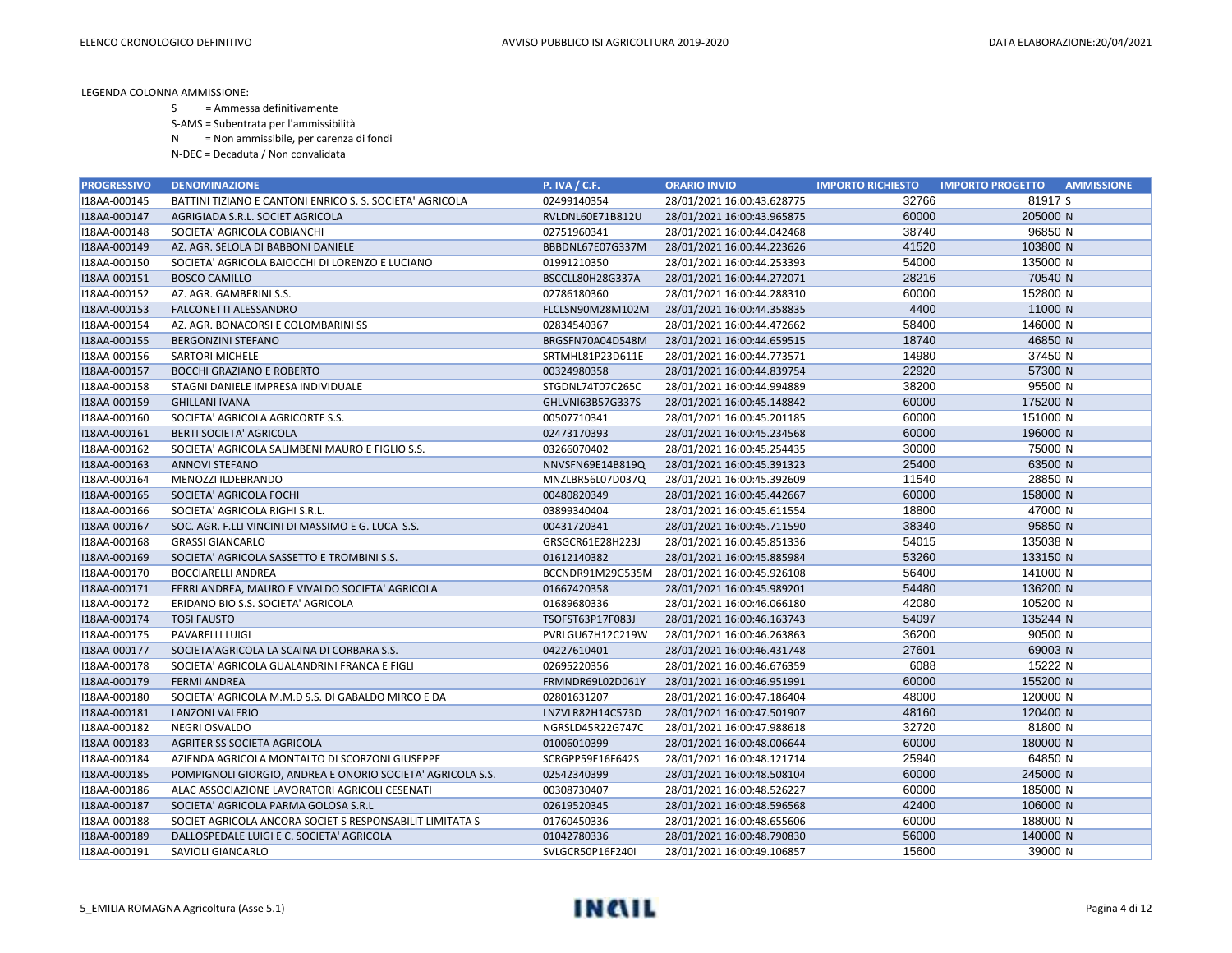S = Ammessa definitivamente

S-AMS = Subentrata per l'ammissibilità

N = Non ammissibile, per carenza di fondi

| <b>PROGRESSIVO</b> | <b>DENOMINAZIONE</b>                                         | <b>P. IVA / C.F.</b> | <b>ORARIO INVIO</b>        | <b>IMPORTO RICHIESTO</b> | <b>IMPORTO PROGETTO</b><br><b>AMMISSIONE</b> |
|--------------------|--------------------------------------------------------------|----------------------|----------------------------|--------------------------|----------------------------------------------|
| I18AA-000193       | <b>ZANNONI ROBERTO</b>                                       | ZNNRRT82P16D458U     | 28/01/2021 16:00:49.437572 | 33349                    | 83373 N                                      |
| I18AA-000194       | AZIENDA AGRICOLA CELLA ALBERTO                               | CLLLRT77H22G535L     | 28/01/2021 16:00:49.520594 | 60000                    | 166000 N                                     |
| I18AA-000195       | AZIENDA AGRICOLA MACCHIONI GIUSEPPE, GIACOMO E GIOVANNI SOCI | 02078530355          | 28/01/2021 16:00:49.639707 | 60000                    | 161440 N                                     |
| I18AA-000196       | AZ. AGR. NARDELLI MANUEL E DALLA TORRE PIETRO                | 01811880226          | 28/01/2021 16:00:49.650720 | 60000                    | 150000 N                                     |
| I18AA-000197       | SOCIETA' AGRICOLA BIO FERTILE S.S.                           | 03764000364          | 28/01/2021 16:00:49.652985 | 60000                    | 150000 N                                     |
| I18AA-000198       | <b>FACCIANI FRANCESCO</b>                                    | FCCFNC71B21A565V     | 28/01/2021 16:00:49.670792 | 24680                    | 61700 N                                      |
| I18AA-000199       | <b>GROPPI SERGIO ED ENRICO</b>                               | 01548810348          | 28/01/2021 16:00:49.721407 | 34740                    | 86850 N                                      |
| I18AA-000200       | ETTORE ANTONIOLI SOCIETA' AGRICOLA SEMPLICE                  | 00417460193          | 28/01/2021 16:00:49.760540 | 60000                    | 282094 N                                     |
| I18AA-000201       | AZIENDA AGRICOLA PARMIGIANI DI PARMIGIANI A.E G. S.S. S.A.   | 01333050332          | 28/01/2021 16:00:49.876335 | 60000                    | 159500 N                                     |
| I18AA-000203       | AZ. AGR. BRONCARDA DI COPPELLOTTI GIUSEPPE S.S.              | 02206650349          | 28/01/2021 16:00:49.949973 | 42600                    | 106500 N                                     |
| I18AA-000204       | GIROMETTA PIETRO, VILLA ANNA E FIGLI SOCIET AGRICOLA         | 00322320334          | 28/01/2021 16:00:49.989457 | 54400                    | 136000 N                                     |
| I18AA-000205       | <b>MARTELLI ANTONIO</b>                                      | MRTNTN78L26E289R     | 28/01/2021 16:00:50.046793 | 21120                    | 52800 N                                      |
| I18AA-000206       | SOCIETA' AGRICOLA BALACCHI E GIANNINI S.S.                   | 01185200407          | 28/01/2021 16:00:50.239729 | 20480                    | 51200 N                                      |
| I18AA-000207       | <b>VECCHI LEANDRO</b>                                        | VCCLDR68H02H223O     | 28/01/2021 16:00:50.475412 | 21900                    | 54750 N                                      |
| I18AA-000208       | <b>CAMPANA MATTIA</b>                                        | CMPMTT78D28H223J     | 28/01/2021 16:00:50.494173 | 45800                    | 114500 N                                     |
| I18AA-000209       | BOZZI ANGELO ENRICO E GIAN PAOLO S.S.                        | 01071800336          | 28/01/2021 16:00:50.620850 | 38000                    | 95000 N                                      |
| I18AA-000210       | <b>MONTI ILARIA</b>                                          | MNTLRI76D45D458Z     | 28/01/2021 16:00:50.697842 | 22000                    | 55000 N                                      |
| I18AA-000211       | CO' EMILIA E MINARDI NELLO SOC.SEMPL.                        | 01173710334          | 28/01/2021 16:00:50.906905 | 60000                    | 176000 N                                     |
| I18AA-000212       | SOCIETA' AGRICOLA BOLONDI E FIGLI S.S.                       | 02821930357          | 28/01/2021 16:00:51.501236 | 33120                    | 82800 N                                      |
| I18AA-000213       | SOC. AGR. CAMAITI ERIK C. SAS                                | CMTRKE79T18D704N     | 28/01/2021 16:00:51.588414 | 23940                    | 59850 N                                      |
| I18AA-000214       | PELLICONI MATTEO                                             | PLLMTT83P21D458W     | 28/01/2021 16:00:51.652560 | 20800                    | 52000 N                                      |
| I18AA-000215       | AZ. AGR. PEZZUOLI GIANFRANCO E GEMINIANO                     | 02033850369          | 28/01/2021 16:00:51.789129 | 58480                    | 146200 N                                     |
| I18AA-000216       | GG DI GRASSI ANTONIO E C.                                    | 02037330350          | 28/01/2021 16:00:51.812033 | 25680                    | 64200 N                                      |
| I18AA-000218       | SOC. AGRICOLA GRECI G. E PASQUALI P.                         | 01889190342          | 28/01/2021 16:00:51.993685 | 58340                    | 145850 N                                     |
| I18AA-000219       | AZIENDA AGRICOLA L'ANTOGNANO DI BONFANTI ANDREA              | BNFNDR74H21D611S     | 28/01/2021 16:00:52.150117 | 60000                    | 151200 N                                     |
| I18AA-000220       | CORDANI LUIGI E CLAUDIO                                      | 01147450330          | 28/01/2021 16:00:52.170678 | 35140                    | 87850 N                                      |
| I18AA-000221       | <b>GALLERANI STEFANO</b>                                     | GLLSFN65B02C469H     | 28/01/2021 16:00:52.245811 | 38720                    | 96800 N                                      |
| I18AA-000222       | <b>GONI ENRICO</b>                                           | GNONRC79P23G337D     | 28/01/2021 16:00:52.284607 | 20561                    | 51404 N                                      |
| I18AA-000224       | LUCCHI SOCIETA' AGRICOLA S.S.                                | 02957330364          | 28/01/2021 16:00:52.401513 | 43136                    | 107840 N                                     |
| I18AA-000225       | MASCHERI MARINELLO E C. S.S.                                 | 03224710404          | 28/01/2021 16:00:52.470460 | 39600                    | 99000 N                                      |
| I18AA-000226       | LE MANDRIE SOCIETA' AGRICOLA                                 | 02787760343          | 28/01/2021 16:00:52.483860 | 33520                    | 83800 N                                      |
| I18AA-000227       | <b>VALERIO SAVERIO</b>                                       | VLRSVR69R22F715T     | 28/01/2021 16:00:52.501522 | 45800                    | 114500 N                                     |
| I18AA-000228       | SOC. AGRICOLA ZANOTTI RENZO C. S.S.                          | 03271070405          | 28/01/2021 16:00:52.568945 | 32859                    | 82149 N                                      |
| I18AA-000229       | PAOLINI ANGELO                                               | PLNNGL72H01I690M     | 28/01/2021 16:00:52.839281 | 21200                    | 53000 N                                      |
| I18AA-000230       | DALLATOMMASINA COSTANTINO, PIETRO E PAOLO                    | 02178630345          | 28/01/2021 16:00:53.059054 | 36320                    | 90800 N                                      |
| I18AA-000231       | MONTESISSA DOMENICO LUIGI UGO E GIANLUCA S.S.                | 00120810338          | 28/01/2021 16:00:53.128472 | 60000                    | 151000 N                                     |
| I18AA-000232       | <b>BERNO ALBERTO</b>                                         | BRNLRT71T16H223O     | 28/01/2021 16:00:53.269426 | 60000                    | 196400 N                                     |
| I18AA-000233       | TARONI GIACOMO E MARIO S.S.                                  | 00659890354          | 28/01/2021 16:00:53.516906 | 60000                    | 177200 N                                     |
| I18AA-000234       | AZ. AGR. FRATELLI PRANDI S.S. DI MARCO, MAURIZIO, STEFANO E  | 01978900353          | 28/01/2021 16:00:53.520797 | 60000                    | 191906 N                                     |
| I18AA-000235       | AZIENDA AGRICOLA GIANNINI DENNIS                             | GNNDNS94T08H294V     | 28/01/2021 16:00:53.595213 | 60000                    | 161000 N                                     |
| I18AA-000236       | <b>BOCCHI SIMONE</b>                                         | BCCSMN79B06G337A     | 28/01/2021 16:00:53.664856 | 46080                    | 115200 N                                     |
| I18AA-000237       | SOCIETA AGRICOLA MENGOLI RINO, MAURO E GIANNI-S.S.           | 02257331203          | 28/01/2021 16:00:53.676447 | 53000                    | 132500 N                                     |
| I18AA-000239       | <b>ZANI MONICA</b>                                           | ZNAMNC75H70F137N     | 28/01/2021 16:00:53.870296 | 16040                    | 40100 N                                      |

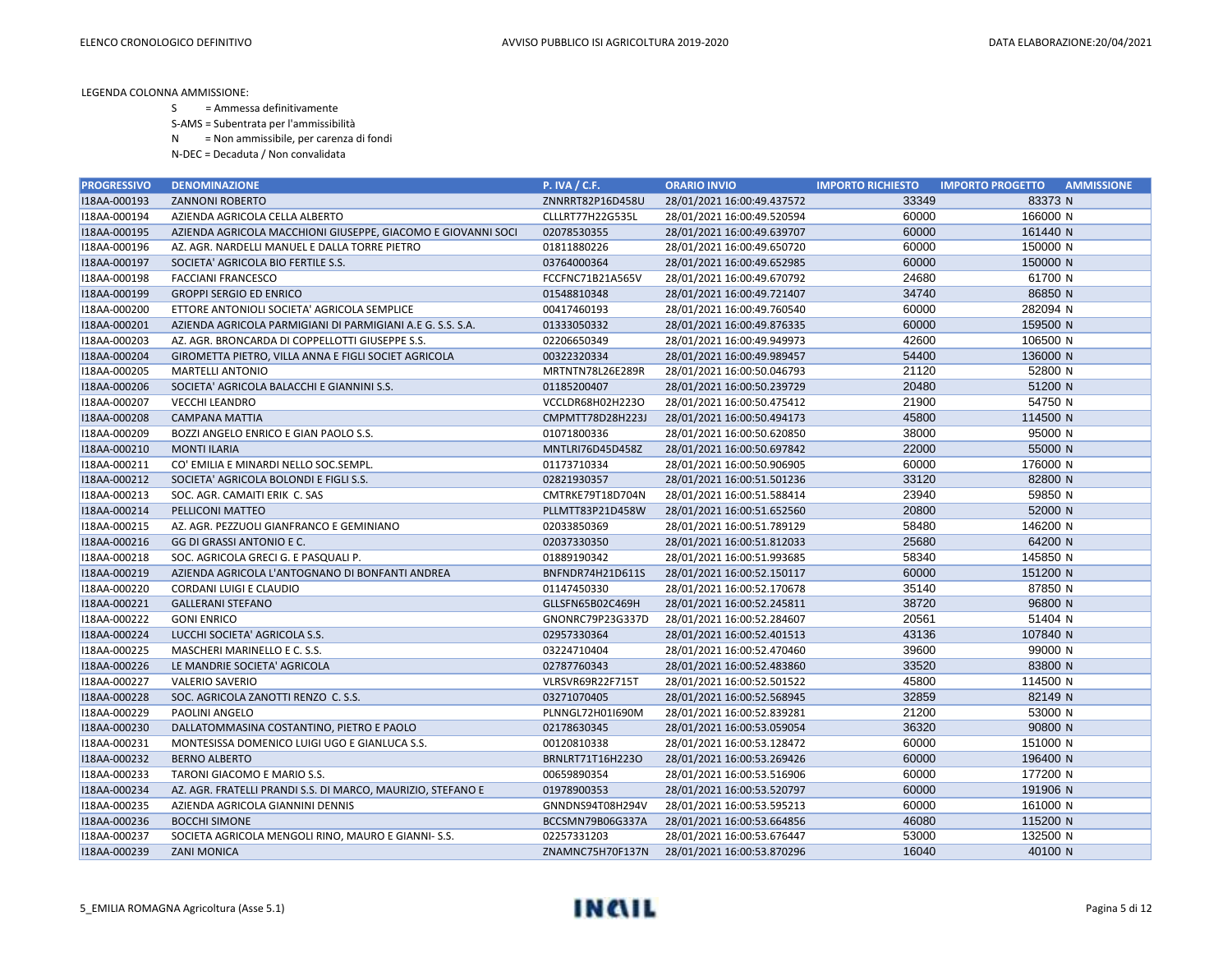S = Ammessa definitivamente

S-AMS = Subentrata per l'ammissibilità

N = Non ammissibile, per carenza di fondi

| <b>PROGRESSIVO</b> | <b>DENOMINAZIONE</b>                                         | <b>P. IVA / C.F.</b> | <b>ORARIO INVIO</b>        | <b>IMPORTO RICHIESTO</b> | <b>AMMISSIONE</b><br><b>IMPORTO PROGETTO</b> |
|--------------------|--------------------------------------------------------------|----------------------|----------------------------|--------------------------|----------------------------------------------|
| I18AA-000240       | SOCIETA' AGRICOLA AGRIMACCA S.S. DI MACCAFERRI PIERA E MACCA | 03147601201          | 28/01/2021 16:00:53.932346 | 60000                    | 193000 N                                     |
| I18AA-000241       | SOCIETA' AGRICOLA SAPORI NOSTRANI S.S.                       | 03722240409          | 28/01/2021 16:00:53.988988 | 46000                    | 115000 N                                     |
| I18AA-000242       | AZ. AGR. LA PAGLIARA SOC. SEMPL.                             | MZZMRA66A03G535U     | 28/01/2021 16:00:54.204994 | 36740                    | 91850 N                                      |
| I18AA-000243       | SOC AGR.S.T.E.P.AGRI S.S.                                    | 03824700367          | 28/01/2021 16:00:54.279461 | 41783                    | 104458 N                                     |
| I18AA-000244       | <b>MATASSONI PARIDE</b>                                      | MTSPRD68E02C573L     | 28/01/2021 16:00:54.382529 | 60000                    | 150000 N                                     |
| I18AA-000245       | <b>AVATI DAVIDE</b>                                          | VTADVD64D08B249S     | 28/01/2021 16:00:54.732532 | 60000                    | 155000 N                                     |
| I18AA-000246       | <b>MOZZI ROBERTA</b>                                         | MZZRRT65L55G535F     | 28/01/2021 16:00:54.965598 | 39140                    | 97850 N                                      |
| I18AA-000247       | ANTARELLI MARCO REBUFFI ALBERTA SOCIETA AGRICOLA             | 00797310331          | 28/01/2021 16:00:54.992421 | 59600                    | 149000 N                                     |
| I18AA-000248       | AZ. AGR. SAGLIA GIUSEPPE E LUCA                              | 02155200344          | 28/01/2021 16:00:55.532449 | 36800                    | 92000 N                                      |
| I18AA-000249       | <b>TELLOLI TONINO</b>                                        | TLLTNN68M21C814Z     | 28/01/2021 16:00:55.630294 | 23660                    | 59150 N                                      |
| I18AA-000250       | LIZZAMBRI PIER GIACOMO                                       | LZZPGC57S15I201N     | 28/01/2021 16:00:56.165258 | 31960                    | 79900 N                                      |
| I18AA-000252       | <b>NONNI FRANCO</b>                                          | NNNFNC53A26B188M     | 28/01/2021 16:00:56.678228 | 2800                     | 7000 N                                       |
| I18AA-000253       | <b>SCROCCHI ROBERTO</b>                                      | SCRRRT68P15G535L     | 28/01/2021 16:00:56.970398 | 44600                    | 111500 N                                     |
| I18AA-000254       | <b>COPPELLOTTI ALBERTO</b>                                   | CPPLRT64R04B034H     | 28/01/2021 16:00:57.024017 | 46340                    | 115850 N                                     |
| I18AA-000255       | ROSSI PIERPAOLO                                              | RSSPPL80E06D458Q     | 28/01/2021 16:00:57.048433 | 25200                    | 63000 N                                      |
| I18AA-000256       | SOC. AGR.RIO SASSO S.S. DI BUSILLO P. E CONFICCONI G.        | 04257580409          | 28/01/2021 16:00:57.240115 | 51540                    | 128850 N                                     |
| I18AA-000257       | ANTICA FATTORIA CASEIFICIO SCALABRINI                        | 01808210353          | 28/01/2021 16:00:57.915242 | 60000                    | 150000 N                                     |
| I18AA-000258       | <b>TONNI DOMENICO</b>                                        | TNNDNC63B18L797I     | 28/01/2021 16:00:58.155026 | 21600                    | 54000 N                                      |
| I18AA-000259       | AZ. AGR. CORTE DEL DUCA DI ORSINI VERONICA                   | RSNVNC95L58A944V     | 28/01/2021 16:00:58.396540 | 16905                    | 42264 N                                      |
| I18AA-000260       | SOCIETA' AGRICOLA BELLEI MARCO E FIGLI S.S.                  | 03062900364          | 28/01/2021 16:00:58.535471 | 35000                    | 87500 N                                      |
| I18AA-000261       | SOCIETA' AGRICOLA BOATTIN SILVANO S.S.                       | 01962670384          | 28/01/2021 16:00:59.035839 | 60000                    | 202000 N                                     |
| I18AA-000262       | <b>FOGLIAZZA FERDINANDO</b>                                  | FGLFDN58R14G535S     | 28/01/2021 16:00:59.068623 | 16841                    | 42103 N                                      |
| I18AA-000263       | SOCIETA' AGRICOLA ANTICA CANONICA S.S                        | PVSPLA51C18G337X     | 28/01/2021 16:00:59.191969 | 32480                    | 81200 N                                      |
| I18AA-000264       | <b>CASALI GIACOMO</b>                                        | CSLGCM85L13H294M     | 28/01/2021 16:00:59.273687 | 52400                    | 131000 N                                     |
| I18AA-000265       | VITALI MARIO E LUIGI S.S.                                    | 00836490334          | 28/01/2021 16:00:59.322113 | 57600                    | 144000 N                                     |
| I18AA-000266       | FATTORIA IL MULINO LA COLLINA SOCIET AGRICOLA                | 02838480354          | 28/01/2021 16:00:59.343558 | 60000                    | 200000 N                                     |
| I18AA-000267       | NATURA AMICA SOCIETA' AGRICOLA                               | 02365020391          | 28/01/2021 16:00:59.479115 | 2320                     | 5800 N                                       |
| I18AA-000268       | <b>GUIDI MARCO</b>                                           | GDUMRC73P05D704R     | 28/01/2021 16:00:59.779485 | 20200                    | 50500 N                                      |
| I18AA-000269       | MERLI SOCIETA' AGRICOLA                                      | 01790900334          | 28/01/2021 16:00:59.866733 | 49483                    | 123708 N                                     |
| I18AA-000270       | FRANCHI GIUSEPPE E STEFANO SOCIETA' AGRICOLA                 | 00155200330          | 28/01/2021 16:01:00.078627 | 60000                    | 160700 N                                     |
| I18AA-000271       | AZ.AGR. IL FARNESE DI DELFANTI FRANCESCO                     | DLFFNC63C07G535D     | 28/01/2021 16:01:00.235390 | 23200                    | 58000 N                                      |
| I18AA-000272       | AZIENDA AGRICOLA LA FELINA                                   | 02175570346          | 28/01/2021 16:01:00.457995 | 60000                    | 173900 N                                     |
| I18AA-000273       | <b>BERTELLI UMBERTO</b>                                      | BRTMRT54M03C469U     | 28/01/2021 16:01:00.554069 | 7400                     | 18500 N                                      |
| I18AA-000274       | ZERLA S.S. DI ZAGHI UGO E C.SOCIETA' AGRICOLA                | 01210780381          | 28/01/2021 16:01:01.495742 | 22892                    | 57230 N                                      |
| I18AA-000275       | <b>SINGH DALIT</b>                                           | SNGDJT74E31Z222X     | 28/01/2021 16:01:01.657153 | 38400                    | 96000 N                                      |
| I18AA-000277       | VITALI E ZUFFADA SOCIETA' AGRICOLA S.S.                      | 01178100333          | 28/01/2021 16:01:01.973682 | 7640                     | 19100 N                                      |
| I18AA-000278       | RAF S.S. SOCIETA' AGRICOLA                                   | 01533550339          | 28/01/2021 16:01:02.195194 | 41440                    | 103600 N                                     |
| I18AA-000280       | AZ. AGR. IL TRALCIO DI FANTICINI ENRICO E LORENZO S.S.       | 02167940358          | 28/01/2021 16:01:02.574255 | 3252                     | 8132 N                                       |
| I18AA-000281       | PODERE FRANCESCO SOCIETA' AGRICOLA A RESPONSABILITA'         | 02769580354          | 28/01/2021 16:01:02.927943 | 24920                    | 62300 N                                      |
| I18AA-000282       | SOCIETA' AGRICOLA CASANOVA DI OSTOLANI GIANCARLO E MARCO S.S | 03203050400          | 28/01/2021 16:01:03.512172 | 40828                    | 102070 N                                     |
| I18AA-000283       | <b>VERDERI GABRIELE</b>                                      | VRDGRL66C24B819I     | 28/01/2021 16:01:03.517476 | 10760                    | 26900 N                                      |
| I18AA-000284       | AZ. AGR. DAL POZZO BRUNO E STEFANO S.S.                      | 02129771206          | 28/01/2021 16:01:03.679182 | 30600                    | 76500 N                                      |
| I18AA-000285       | SOC. AGR. BONVY DI BONVICINI ANDREA E LUCA SS                | 02774310367          | 28/01/2021 16:01:03.683187 | 60000                    | 151200 N                                     |

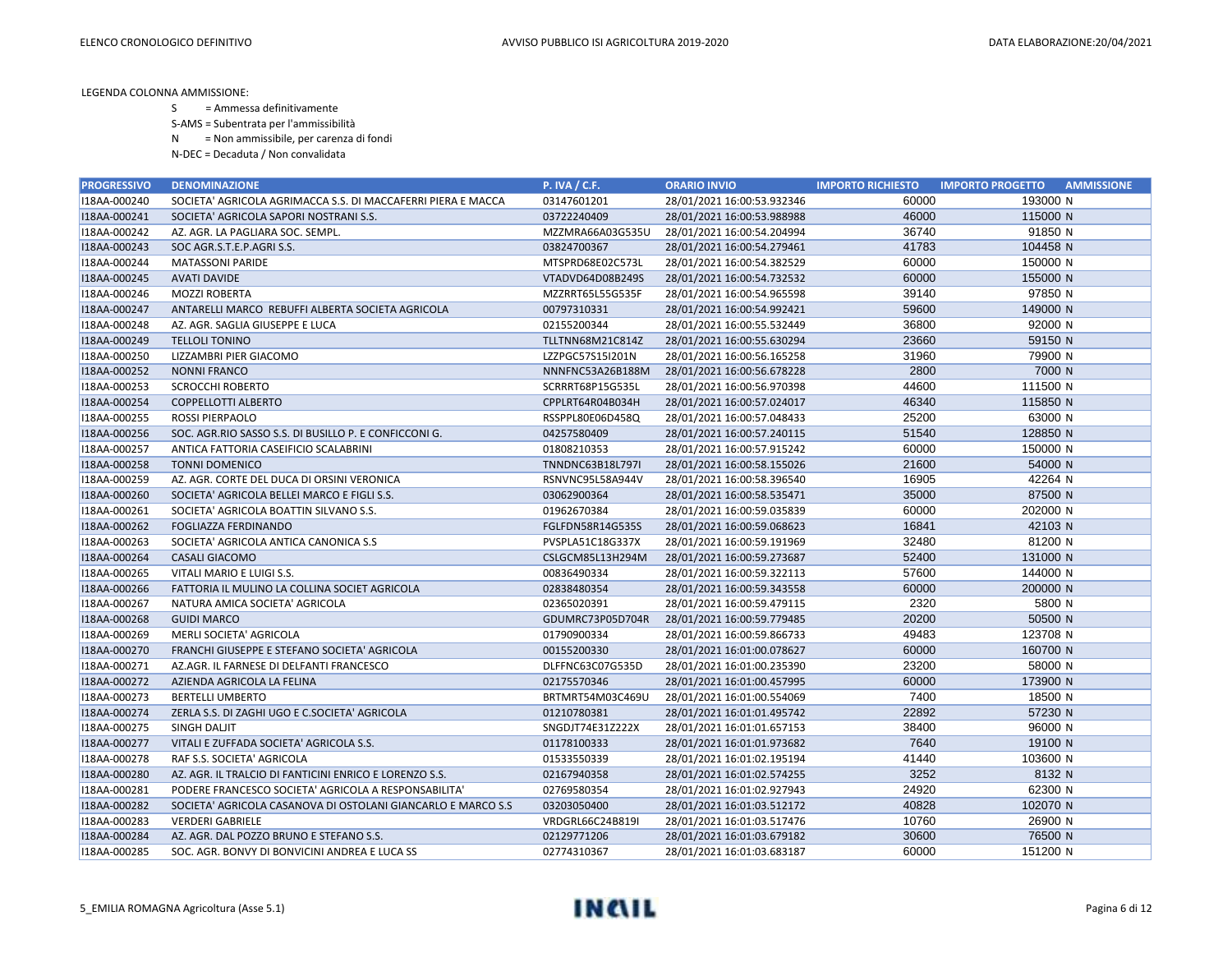- S = Ammessa definitivamente
- S-AMS = Subentrata per l'ammissibilità
- N = Non ammissibile, per carenza di fondi
- N-DEC = Decaduta / Non convalidata

| <b>PROGRESSIVO</b> | <b>DENOMINAZIONE</b>                                         | <b>P. IVA / C.F.</b> | <b>ORARIO INVIO</b>        | <b>IMPORTO RICHIESTO</b> | <b>IMPORTO PROGETTO</b><br><b>AMMISSIONE</b> |
|--------------------|--------------------------------------------------------------|----------------------|----------------------------|--------------------------|----------------------------------------------|
| I18AA-000286       | <b>CASSINADRI ARMANDO</b>                                    | CSSRND64S26C218U     | 28/01/2021 16:01:04.032740 | 21980                    | 54950 N                                      |
| I18AA-000287       | <b>VITALI LINO</b>                                           | VTLLNI55P25D599Y     | 28/01/2021 16:01:04.625771 | 15995                    | 39989 N                                      |
| I18AA-000288       | ZOZZARO MAURO E PIZZI SS                                     | 04070890373          | 28/01/2021 16:01:04.706793 | 35520                    | 88800 N                                      |
| I18AA-000289       | SCHIENA FRANCO, PIETRO E LUCIANO S.S.                        | 00806930335          | 28/01/2021 16:01:04.747771 | 37200                    | 93000 N                                      |
| I18AA-000290       | SOCIETA' AGRICOLA BASSO F.LLI S.S.                           | 02027000344          | 28/01/2021 16:01:04.880117 | 60000                    | 151200 N                                     |
| I18AA-000291       | CAMPANA LAURO                                                | CMPLRA53B17B539H     | 28/01/2021 16:01:04.904636 | 60000                    | 158012 N                                     |
| I18AA-000292       | MIGLIORINI CARLO E LUIGI S.S. - SOC. AGR.                    | 01445560350          | 28/01/2021 16:01:05.058254 | 42812                    | 107032 N                                     |
| I18AA-000293       | CASA BASSA S.S. SOCIETA' AGRICOLA                            | 01572680336          | 28/01/2021 16:01:05.244234 | 60000                    | 164000 N                                     |
| I18AA-000294       | SOCIETA' AGRICOLA FRATELLI FAVA S.S.                         | 00604320341          | 28/01/2021 16:01:05.292753 | 60000                    | 166200 N                                     |
| I18AA-000295       | SPINOLO STEFANIA                                             | SPNSFN68H50G535Q     | 28/01/2021 16:01:05.402898 | 23990                    | 59976 N                                      |
| I18AA-000296       | SOCIETA' AGRICOLA CASETTOBIO                                 | 04410480406          | 28/01/2021 16:01:05.422270 | 43200                    | 108000 N                                     |
| I18AA-000297       | SOCIETA' AGRICOLA GASPERONI DI GASPERONI DEMIS E C. SS       | 04059500407          | 28/01/2021 16:01:05.541742 | 45000                    | 112502 N                                     |
| I18AA-000299       | <b>GHISELLI MIRCO</b>                                        | GHSMRC75R03C573S     | 28/01/2021 16:01:06.154311 | 26000                    | 65000 N                                      |
| I18AA-000300       | SOCIETA' AGRICOLA F.LLI BALDON S.S.                          | 01348340389          | 28/01/2021 16:01:06.167795 | 44349                    | 110873 N                                     |
| I18AA-000301       | SOCIET AGRICOLA F.LLI BORTOLINI S.S.                         | 02758970368          | 28/01/2021 16:01:06.201850 | 60000                    | 156910 N                                     |
| I18AA-000302       | RICCHI LUCA                                                  | RCCLCU64H17I462D     | 28/01/2021 16:01:06.270724 | 46084                    | 115211 N                                     |
| I18AA-000303       | <b>GASPARINI FILIPPO</b>                                     | GSPFPP67L21G535S     | 28/01/2021 16:01:06.405102 | 60000                    | 176000 N                                     |
| I18AA-000304       | ALFIERI ANTONIO BRUNO E ATTILIO                              | 00590050340          | 28/01/2021 16:01:06.425115 | 24414                    | 61037 N                                      |
| I18AA-000305       | AGRIVITI S.S. DI MAMMI LUCIANO E CLAUDIO SOCIETA' AGRICOLA   | 02493190355          | 28/01/2021 16:01:06.503359 | 10440                    | 26100 N                                      |
| I18AA-000306       | MONTALI GIORGIO E MAZZA MARTA SOCIETA' AGRICOLA              | 02172830347          | 28/01/2021 16:01:06.515886 | 54320                    | 135800 N                                     |
| I18AA-000307       | SOCIETA' AGRICOLA CAPPONCELLI MAURIZIO ESCURANI DANIELA S.S. | 01612151207          | 28/01/2021 16:01:06.692329 | 60000                    | 189000 N                                     |
| I18AA-000308       | SOCIETA' AGR.G.R.G. DI GALLI RAINERI E GONI                  | 02723000341          | 28/01/2021 16:01:06.774876 | 60000                    | 158000 N                                     |
| I18AA-000309       | PAZZINI MARIA GIOVANNA                                       | PZZMGV62B55L797G     | 28/01/2021 16:01:06.970621 | 36000                    | 90000 N                                      |
| I18AA-000310       | LAMBERTI MARCO                                               | LMBMRC58L31B825X     | 28/01/2021 16:01:07.142637 | 54480                    | 136200 N                                     |
| I18AA-000311       | SOCIETA AGRICOLA LA CORTE S.S. DI SPERONI E RONCARI          | 02350710352          | 28/01/2021 16:01:07.236027 | 60000                    | 176000 N                                     |
| I18AA-000312       | CIPRIANI ROBERTO E TIZIANO S.S.                              | 00763850351          | 28/01/2021 16:01:07.317620 | 34320                    | 85800 N                                      |
| I18AA-000313       | <b>ZANARDI EMILIANO</b>                                      | ZNRMLN87S07D969X     | 28/01/2021 16:01:07.380272 | 3400                     | 8501 N                                       |
| I18AA-000314       | BERTUZZI SERGIO SOCIETA' SEMPLICE AGRICOLA                   | 02569030394          | 28/01/2021 16:01:07.412332 | 20080                    | 50200 N                                      |
| I18AA-000315       | <b>GUASCONI UMBERTO</b>                                      | GSCMRT66A30G535I     | 28/01/2021 16:01:07.479959 | 45360                    | 113400 N                                     |
| I18AA-000316       | CLOROFILLA SOC. AGRICOLA COOPERATIVA                         | 01942560408          | 28/01/2021 16:01:07.556192 | 15520                    | 38801 N                                      |
| I18AA-000317       | SARTORI MARCO E BALLOTTA MARINELLA SOCIETA' AGRICOLA S.S.    | 01156560334          | 28/01/2021 16:01:07.770097 | 35940                    | 89850 N                                      |
| I18AA-000318       | SOCIETA' AGRICOLA FORTINI LAMBERTO E FIGLI S.S.              | 03083421200          | 28/01/2021 16:01:07.773248 | 60000                    | 174000 N                                     |
| I18AA-000320       | AZ.AGR. PIUMI SOCIETA' AGRICOLA                              | 01616320352          | 28/01/2021 16:01:07.859327 | 26000                    | 65000 N                                      |
| I18AA-000321       | MATTEUCCI ARMANDI AVOGLI TROTTI GREGORIO                     | MTTGGR60C15A944B     | 28/01/2021 16:01:08.036397 | 24000                    | 60000 N                                      |
| I18AA-000322       | PEZZA DAVIDE                                                 | PZZDVD66L23G535G     | 28/01/2021 16:01:08.079831 | 46480                    | 116200 N                                     |
| I18AA-000323       | SOCIETA' AGRICOLA SAVORELLA DI MANNI E ROMANI                | 02079820367          | 28/01/2021 16:01:08.124123 | 10260                    | 25650 N                                      |
| I18AA-000324       | <b>TONINELLO DIEGO</b>                                       | TNNDGI81P05A182S     | 28/01/2021 16:01:08.304970 | 25380                    | 63450 N                                      |
| I18AA-000325       | REPETTI GIACOMO, FRANCO, VITTORIO, BEATRICE SOC. SEMPL.      | 00806670337          | 28/01/2021 16:01:08.594910 | 60000                    | 171200 N                                     |
| I18AA-000326       | SOCIETA' AGRICOLA FRUTTA DI ROMAGNA                          | SNTRII88H07E730N     | 28/01/2021 16:01:08.676461 | 44340                    | 110850 N                                     |
| I18AA-000327       | AZ.AGR. VENTURELLI DI M. E MARINA S.S. SOC. AGR.             | 01175170396          | 28/01/2021 16:01:08.938542 | 4920                     | 12300 N                                      |
| I18AA-000328       | SOCIETA' AGRICOLA MARCHETTI ROBERTO E MARCHETTI FRANCO S.S.  | 01103470389          | 28/01/2021 16:01:08.966869 | 57572                    | 143932 N                                     |
| I18AA-000329       | GASPARELLI RENATO E BERZIERI SAMANTA SOCIETÀ AGRICOLA        | 02178650343          | 28/01/2021 16:01:09.214984 | 36480                    | 91200 N                                      |
| I18AA-000330       | DALL'OLIO GIOVANNI                                           | DLLGNN62D05F718K     | 28/01/2021 16:01:09.412143 | 21800                    | 54500 N                                      |

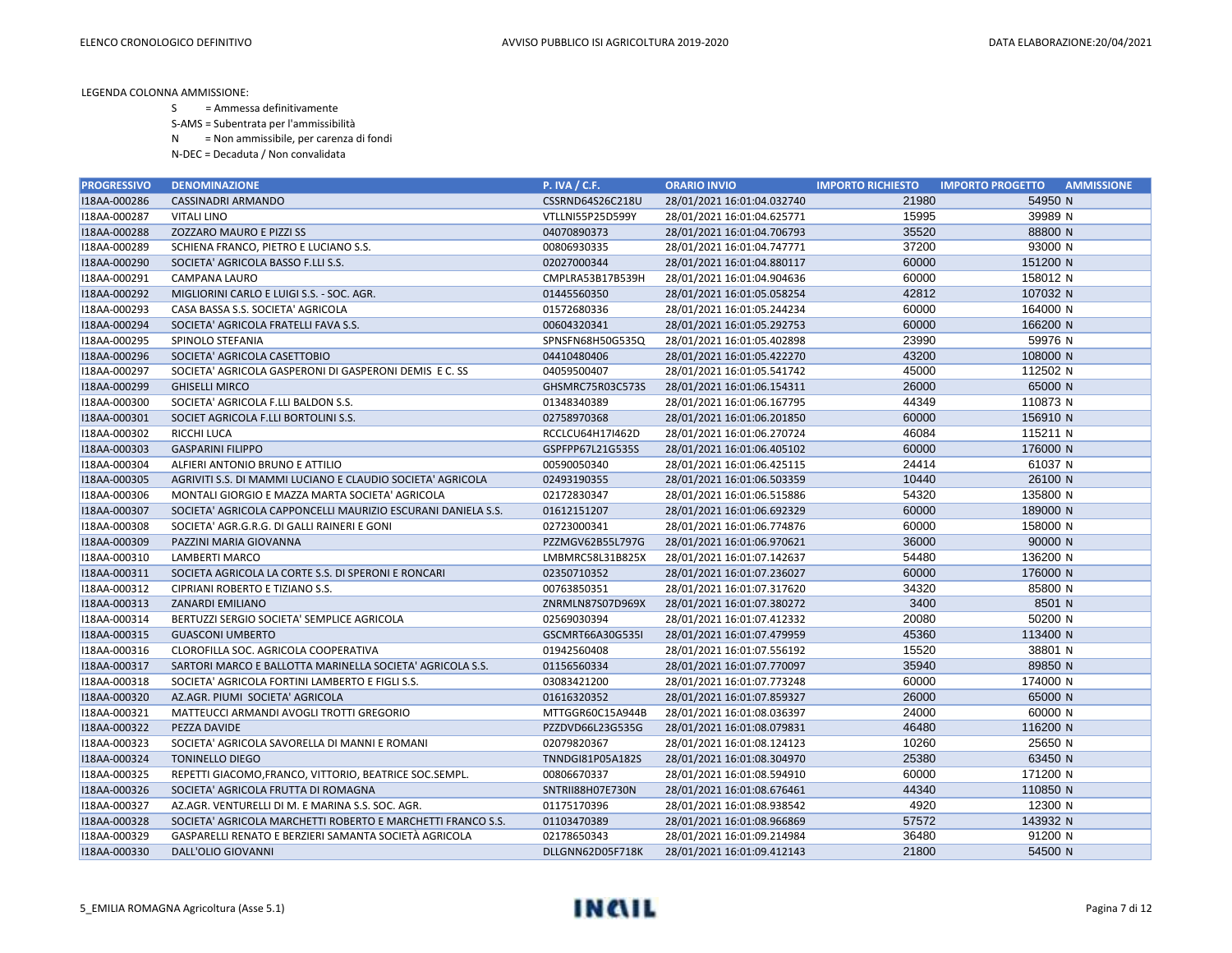- S = Ammessa definitivamente
- S-AMS = Subentrata per l'ammissibilità
- N = Non ammissibile, per carenza di fondi
- N-DEC = Decaduta / Non convalidata

| <b>PROGRESSIVO</b> | <b>DENOMINAZIONE</b>                                        | <b>P. IVA / C.F.</b>    | <b>ORARIO INVIO</b>        | <b>IMPORTO RICHIESTO</b> | <b>AMMISSIONE</b><br><b>IMPORTO PROGETTO</b> |
|--------------------|-------------------------------------------------------------|-------------------------|----------------------------|--------------------------|----------------------------------------------|
| I18AA-000331       | ZACCARONI GIOVANNI                                          | ZCCGNN58B19B982R        | 28/01/2021 16:01:09.648190 | 40400                    | 101000 N                                     |
| I18AA-000332       | <b>FABBRI MAURIZIO</b>                                      | FBBMRZ55A08C553U        | 28/01/2021 16:01:09.696722 | 60000                    | 153000 N                                     |
| I18AA-000333       | <b>VERCESI ANDREA</b>                                       | VRCNDR79R21D969A        | 28/01/2021 16:01:09.782100 | 24880                    | 62200 N                                      |
| I18AA-000334       | <b>FERRARINI PAOLO</b>                                      | FRRPLA75T18G753S        | 28/01/2021 16:01:10.404219 | 38403                    | 96009 N                                      |
| I18AA-000335       | SOCIETA' AGRICOLA ORSI S.S.                                 | 01743080333             | 28/01/2021 16:01:10.572100 | 46560                    | 116400 N                                     |
| I18AA-000336       | <b>COMASTRI FRANCO</b>                                      | CMSFNC50M04A944A        | 28/01/2021 16:01:10.697768 | 60000                    | 200000 N                                     |
| I18AA-000337       | <b>CROTTI MARCO</b>                                         | CRTMRC64A14G535T        | 28/01/2021 16:01:10.709608 | 60000                    | 152000 N                                     |
| I18AA-000338       | AZIENDA AGRICOLA CAMPELLI, SOCIETA' AGRICOLA                | 02211830340             | 28/01/2021 16:01:10.901658 | 43920                    | 109800 N                                     |
| I18AA-000339       | POLETTI SOCIETA' AGRICOLA                                   | 02938190366             | 28/01/2021 16:01:10.948697 | 60000                    | 170000 N                                     |
| I18AA-000340       | CASSI ALBINO E FIGLIO ALESSANDRO S.S.                       | 01188630337             | 28/01/2021 16:01:10.986938 | 41200                    | 103000 N                                     |
| I18AA-000341       | VENTURI SILVANO                                             | VNTSVN68B23C573J        | 28/01/2021 16:01:11.137614 | 59200                    | 148000 N                                     |
| I18AA-000342       | DALLARDA AGOSTINO                                           | DLLGTN68C16G535E        | 28/01/2021 16:01:11.262686 | 60000                    | 151200 N                                     |
| I18AA-000343       | TRE MONTI SOCIETA' AGRICOLA S.R.L.                          | 00901110379             | 28/01/2021 16:01:11.835618 | 18640                    | 46600 N                                      |
| I18AA-000344       | EREDI RIGHI COMM. CESARE DI RIGHI UMBERTO                   | RGHMRT33M17B499A        | 28/01/2021 16:01:11.882923 | 11120                    | 27800 N                                      |
| I18AA-000345       | VANDELLI GIORGIO                                            | VNDGRG55R18F257Y        | 28/01/2021 16:01:11.914093 | 36580                    | 91450 N                                      |
| I18AA-000346       | <b>FONTANESI LUCIANO</b>                                    | FNTLCN61C27F257L        | 28/01/2021 16:01:11.976056 | 11440                    | 28600 N                                      |
| I18AA-000347       | AGRICOLA SALVATERRA DI RIVI PIO E C. S.A.S.                 | 80074750151             | 28/01/2021 16:01:12.031638 | 22540                    | 56350 N                                      |
| I18AA-000348       | CASCINA BIG DREAM DI RASOTTO E NEGRELLO S.S.A.              | 02603450343             | 28/01/2021 16:01:12.038319 | 38400                    | 96000 N                                      |
| I18AA-000349       | CASA BIANCA S.S.                                            | 01318510334             | 28/01/2021 16:01:12.372510 | 60000                    | 204020 N                                     |
| I18AA-000351       | SOC.AGR.DUE ROVERI S.S. DI CREMONINI GABRIELE E C.          | 03500500362             | 28/01/2021 16:01:12.696011 | 60000                    | 151000 N                                     |
| I18AA-000352       | <b>COVIZZI PAOLA</b>                                        | CVZPLA57E65D548Z        | 28/01/2021 16:01:13.136817 | 4018                     | 10045 N                                      |
| I18AA-000353       | AZIENDA AGRICOLA TORREGGIANI CARLA C. S.S.                  | 02398281200             | 28/01/2021 16:01:13.643233 | 60000                    | 170000 N                                     |
| I18AA-000354       | MURARO DOMENICO                                             | MRRDNC59L28H620K        | 28/01/2021 16:01:13.783580 | 24200                    | 60500 N                                      |
| I18AA-000355       | <b>BALDINI RICCARDO</b>                                     | BLDRCR54S05D704Y        | 28/01/2021 16:01:14.156552 | 60000                    | 150000 N                                     |
| I18AA-000356       | TORREGGIANI F.LLI DI TORREGGIANI C. S.S.                    | 01569660358             | 28/01/2021 16:01:14.394073 | 22340                    | 55850 N                                      |
| I18AA-000357       | BARETTA LORENZO E LORENO S.S.                               | 01297540385             | 28/01/2021 16:01:14.487852 | 20340                    | 50850 N                                      |
| I18AA-000358       | SBRUZZI GIULIO E ANDREA SOCIETA' AGRICOLA                   | 01211480338             | 28/01/2021 16:01:14.561476 | 60000                    | 151200 N                                     |
| I18AA-000359       | AZIENDA AGRICOLA CAITI GIAMPAOLOE CORRADO SOCIET AGRICOLA   | 01866980350             | 28/01/2021 16:01:14.810329 | 32160                    | 80400 N                                      |
| I18AA-000360       | CANTONE SOCIETA' SEMPLICE AGRICOLA                          | 01717190332             | 28/01/2021 16:01:14.826219 | 39000                    | 97500 N                                      |
| I18AA-000362       | AZ. AGR. SALATI LORENZO                                     | SLTLNZ83E06F463K        | 28/01/2021 16:01:15.177126 | 60000                    | 152100 N                                     |
| I18AA-000363       | SOCIETA' AGRICOLA CA' DEL BECCO                             | 03688880370             | 28/01/2021 16:01:15.365912 | 40400                    | 101000 N                                     |
| I18AA-000364       | LOMBARDI SANDRO E ROMANO S.S.                               | 01377850357             | 28/01/2021 16:01:15.539522 | 11600                    | 29000 N                                      |
| I18AA-000365       | <b>GALASSI SERENA</b>                                       | GLSSRN72S63E289D        | 28/01/2021 16:01:15.877406 | 60000                    | 162292 N                                     |
| I18AA-000367       | <b>BACCARINI BARBARA</b>                                    | BCCBBR74M68A944T        | 28/01/2021 16:01:16.475108 | 23200                    | 58000 N                                      |
| I18AA-000368       | <b>LUPPI SILVIA</b>                                         | LPPSLV82B63B819L        | 28/01/2021 16:01:16.507377 | 17140                    | 42850 N                                      |
| I18AA-000369       | SOCIETA' AGRICOLA FORTI S.S.                                | 03721780363             | 28/01/2021 16:01:16.834735 | 19140                    | 47850 N                                      |
| I18AA-000370       | <b>BACCHELLI SOCIETA' AGRICOLA</b>                          | 03736771209             | 28/01/2021 16:01:17.062817 | 55800                    | 139500 N                                     |
| I18AA-000372       | GROSSELLE A. E C. S.S. DI GROSSELLE ANTONIO, CLAUDIO, ANGEL | 01577110362             | 28/01/2021 16:01:17.069110 | 58445                    | 146113 N                                     |
| I18AA-000373       | <b>BALLESTRI FRANCESCO</b>                                  | <b>BLLFNC62H25B156I</b> | 28/01/2021 16:01:17.404618 | 54800                    | 137000 N                                     |
| I18AA-000374       | AZ. AGR. PEDRETTI ANTONELLA                                 | PDRNNL60B66B967J        | 28/01/2021 16:01:18.138587 | 39140                    | 97850 N                                      |
| I18AA-000375       | MARTIGNANI EDGARDO E DAVIDE                                 | 01502261207             | 28/01/2021 16:01:18.280052 | 32400                    | 81000 N                                      |
| I18AA-000376       | <b>CIPRIANI NICOLO</b>                                      | CPRNCL98H08E253N        | 28/01/2021 16:01:18.282400 | 35120                    | 87800 N                                      |
| I18AA-000377       | MILANI RODOLFO                                              | MLNRLF79H14C261L        | 28/01/2021 16:01:18.528561 | 43600                    | 109000 N                                     |

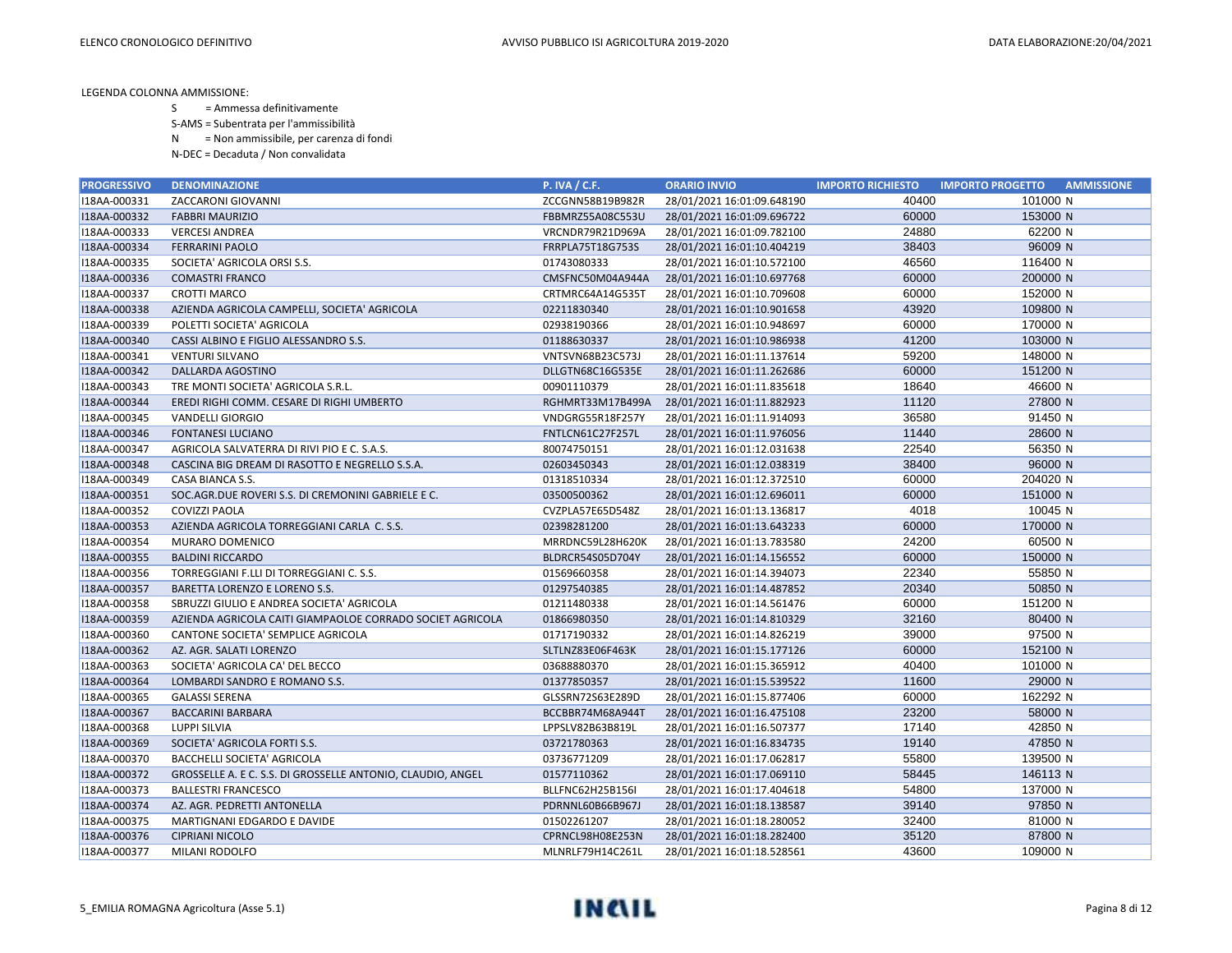S = Ammessa definitivamente

S-AMS = Subentrata per l'ammissibilità

N = Non ammissibile, per carenza di fondi

| <b>PROGRESSIVO</b> | <b>DENOMINAZIONE</b>                                       | <b>P. IVA / C.F.</b> | <b>ORARIO INVIO</b>        | <b>IMPORTO RICHIESTO</b> | <b>IMPORTO PROGETTO</b><br><b>AMMISSIONE</b> |
|--------------------|------------------------------------------------------------|----------------------|----------------------------|--------------------------|----------------------------------------------|
| I18AA-000378       | AREAVERDE DAMESSANO SOCIETA' AGRICOLA S.S.                 | 00265660332          | 28/01/2021 16:01:18.675734 | 31540                    | 78850 N                                      |
| I18AA-000379       | LAMBERTINI IVO E CARLO                                     | 01820450342          | 28/01/2021 16:01:18.834869 | 40120                    | 100300 N                                     |
| I18AA-000380       | AZ.AGR.COLOMBARONE DI BRUSCHI SOCIETA' AGRICOLA            | 01392370332          | 28/01/2021 16:01:18.864330 | 37240                    | 93100 N                                      |
| I18AA-000382       | <b>COTTAFAVI DAVIDE</b>                                    | CTTDVD79D15B819N     | 28/01/2021 16:01:19.825580 | 31380                    | 78450 N                                      |
| I18AA-000383       | AZ. AGR. LAGHI E VALENTINI                                 | 01029290408          | 28/01/2021 16:01:20.110656 | 60000                    | 169500 N                                     |
| I18AA-000384       | AZIENDA AGRICOLA PILA DI LUCCHINI ALFREDO                  | LCCLRD85C11G535U     | 28/01/2021 16:01:20.181171 | 20800                    | 52000 N                                      |
| I18AA-000385       | <b>GIROMETTA FABIO</b>                                     | GRMFBA80A16G535W     | 28/01/2021 16:01:20.809897 | 39600                    | 99000 N                                      |
| I18AA-000386       | FRANZONI ALESSANDRA                                        | FRNLSN69A48A944M     | 28/01/2021 16:01:21.241470 | 16254                    | 40636 N                                      |
| I18AA-000387       | <b>BENEVELLI ROSSANO</b>                                   | BNVRSN54P19A162O     | 28/01/2021 16:01:22.021262 | 30000                    | 75000 N                                      |
| I18AA-000388       | LENZINI ENRICO                                             | LNZNRC61S04G393Z     | 28/01/2021 16:01:22.464401 | 38000                    | 95000 N                                      |
| I18AA-000389       | <b>CASTEGANRO FRATELLI</b>                                 | 00476670344          | 28/01/2021 16:01:22.780843 | 60000                    | 170800 N                                     |
| I18AA-000390       | SOC. AGR. SPERANZONI SS                                    | 03865420362          | 28/01/2021 16:01:22.866752 | 42400                    | 106000 N                                     |
| I18AA-000391       | <b>GIORGIA SOCIETA' AGRICOLA</b>                           | 02274590393          | 28/01/2021 16:01:23.115293 | 31702                    | 79257 N                                      |
| I18AA-000392       | <b>LEONI MARCO</b>                                         | LNEMRC75C07D704R     | 28/01/2021 16:01:23.360154 | 26000                    | 65000 N                                      |
| I18AA-000393       | SOC. AGR. CARRATE DI MAZZALI FELICE E C. S.S.              | 02839120363          | 28/01/2021 16:01:23.988047 | 44480                    | 111200 N                                     |
| I18AA-000394       | <b>GELOSINI LEO MIRCO</b>                                  | GLSLRC52H15D037Z     | 28/01/2021 16:01:24.439414 | 6574                     | 16436 N                                      |
| I18AA-000395       | AZIENDA AGRICOLA DE PIETRI SS                              | 00569650351          | 28/01/2021 16:01:25.166391 | 60000                    | 185200 N                                     |
| I18AA-000396       | AZIENDA AGRICOLA ZAMAGNA F.LLI S.S.                        | 02048660399          | 28/01/2021 16:01:25.729671 | 33000                    | 82500 N                                      |
| I18AA-000397       | AZIENDA AGRICOLA BOSELLI STEFANO                           | BSLSFN76M22G337R     | 28/01/2021 16:01:25.768481 | 60000                    | 280000 N                                     |
| I18AA-000398       | SOCIETA' AGRICOLA BARDI LUIGI E GUIDO S.S.                 | 00711740332          | 28/01/2021 16:01:26.580872 | 59600                    | 149000 N                                     |
| I18AA-000399       | <b>VACCHI PAOLO</b>                                        | VCCPLA69B25A965L     | 28/01/2021 16:01:26.813307 | 34860                    | 87150 N                                      |
| I18AA-000400       | INNSBRUCK SOCIETA' AGRICOLA SEMPLICE                       | 02456210349          | 28/01/2021 16:01:26.860527 | 60000                    | 170000 N                                     |
| I18AA-000401       | TAGLIAFERRI GIAN PIETRO E FRATELLI SOCIETA' AGRICOLA       | 00350130332          | 28/01/2021 16:01:27.245084 | 32340                    | 80850 N                                      |
| I18AA-000402       | <b>ROSSI FRANCESCO</b>                                     | RSSFNC70C07C107T     | 28/01/2021 16:01:27.935657 | 42680                    | 106700 N                                     |
| I18AA-000403       | SOC. AGR. LA CAMPAGNOLA SS                                 | 02633260340          | 28/01/2021 16:01:28.192214 | 60000                    | 181200 N                                     |
| I18AA-000404       | ZACCARELLI FRANCESCO                                       | ZCCFNC45T25A959R     | 28/01/2021 16:01:28.218566 | 30320                    | 75800 N                                      |
| I18AA-000405       | CENACCHI GIAN LUCA E MAURO S.S. SOCIETA' AGRICOLA          | 01341230389          | 28/01/2021 16:01:28.293561 | 28600                    | 71500 N                                      |
| I18AA-000406       | SCOTTINE DI ANTONIOLI ROBERTO ANGELO SOCIETA' AGRICOLA SAS | 01481410155          | 28/01/2021 16:01:28.356103 | 60000                    | 291340 N                                     |
| I18AA-000407       | NURA SOCIET AGRICOLA A RESPONSABILIT LIMITATA              | 01705140331          | 28/01/2021 16:01:28.987971 | 60000                    | 251000 N                                     |
| I18AA-000408       | SOC. AGR. ARCA SS                                          | 03369610369          | 28/01/2021 16:01:29.057026 | 4740                     | 11850 N                                      |
| I18AA-000409       | <b>BOLLATI ANTONIO E FIGLI SOCIETA' AGRICOLA</b>           | 00315840330          | 28/01/2021 16:01:29.725757 | 50120                    | 125300 N                                     |
| I18AA-000410       | SIRRI CRISTIAN                                             | SRRCST70S07D705T     | 28/01/2021 16:01:29.942426 | 60000                    | 160000 N                                     |
| I18AA-000411       | <b>LEARDINI MAURO</b>                                      | LRDMRA67E11H294G     | 28/01/2021 16:01:30.051618 | 27680                    | 69200 N                                      |
| I18AA-000412       | <b>CAREGNATO FABRIZIO</b>                                  | CRGFRZ78S14F083N     | 28/01/2021 16:01:30.601806 | 49800                    | 124500 N                                     |
| I18AA-000413       | MENGOLI GIANCARLO E TREBBI LUCIA SOCIETA AGRICOLA          | 01707921209          | 28/01/2021 16:01:30.685172 | 24000                    | 60000 N                                      |
| I18AA-000414       | AZ. AGR. VALLE DEI F.LLI MASINI SOCIETA' AGRICOLA          | 02755900368          | 28/01/2021 16:01:31.038880 | 60000                    | 206500 N                                     |
| I18AA-000415       | <b>BIGNARDI VANNI</b>                                      | BGNVNN57B20C951B     | 28/01/2021 16:01:31.402137 | 17940                    | 44850 N                                      |
| I18AA-000416       | QUERCIA ROSSA DI FRANCESCHINI SOCIETA AGRICOLA             | 01310040355          | 28/01/2021 16:01:31.985224 | 13400                    | 33500 N                                      |
| I18AA-000417       | <b>SUPRANI LUCA</b>                                        | SPRLCU79H12H199B     | 28/01/2021 16:01:32.103688 | 60000                    | 170000 N                                     |
| I18AA-000418       | AZIENDA AGRICOLA PELATI SALVATORE                          | PLTSVT54T02B643I     | 28/01/2021 16:01:32.141336 | 36400                    | 91000 N                                      |
| I18AA-000420       | SOCIETA' AGRICOLA SAN FILIPPO SS                           | 03221070364          | 28/01/2021 16:01:33.404274 | 25480                    | 63700 N                                      |
| I18AA-000421       | SOC. AGR. CAMPOLATTE S.S.                                  | 03289850368          | 28/01/2021 16:01:33.443330 | 54800                    | 137000 N                                     |
| I18AA-000422       | <b>RIGHINI MATTEO</b>                                      | RGHMTT79L22C265J     | 28/01/2021 16:01:33.836108 | 46400                    | 116000 N                                     |

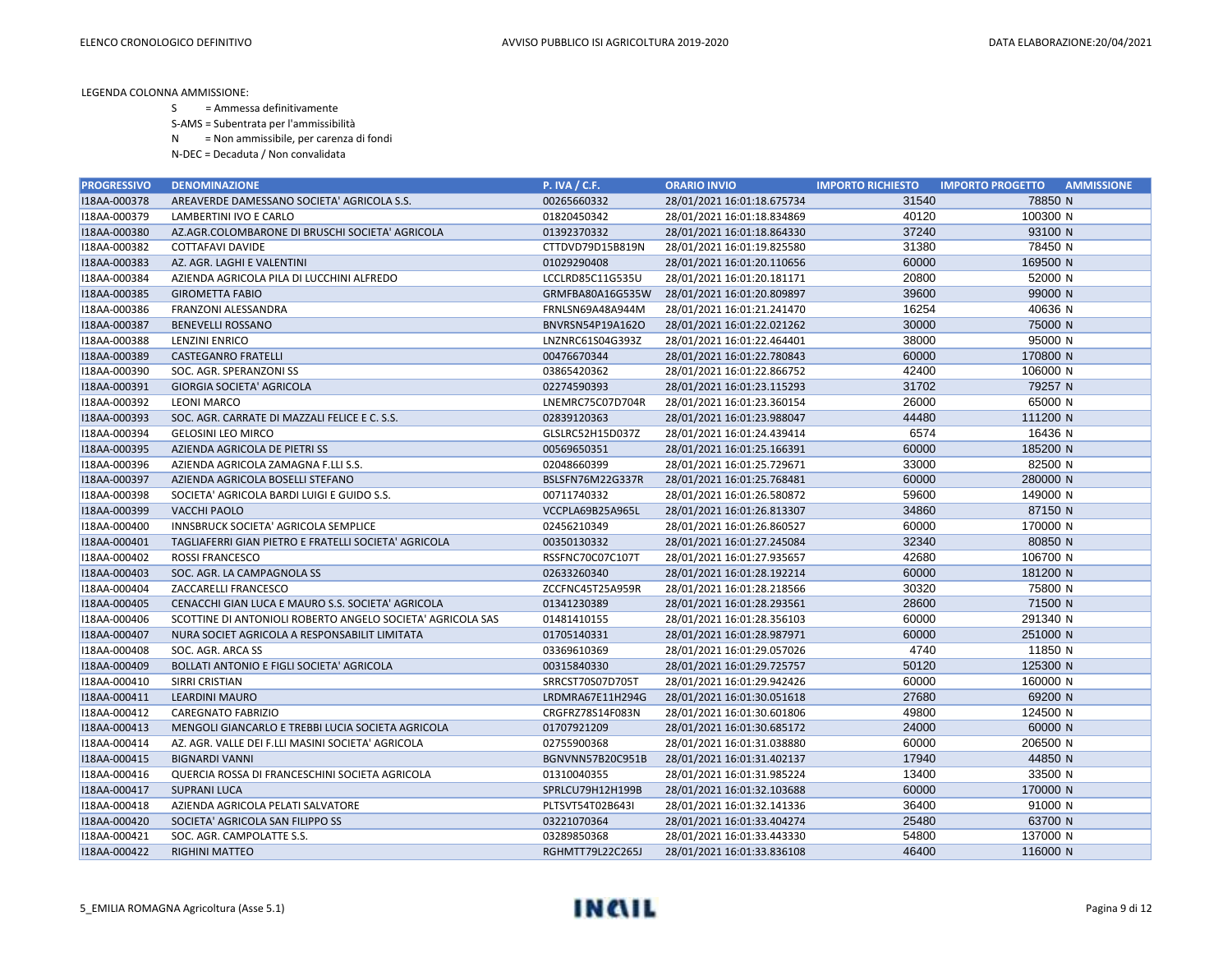S = Ammessa definitivamente

S-AMS = Subentrata per l'ammissibilità

N = Non ammissibile, per carenza di fondi

| <b>PROGRESSIVO</b> | <b>DENOMINAZIONE</b>                                         | <b>P. IVA / C.F.</b>    | <b>ORARIO INVIO</b>        | <b>IMPORTO RICHIESTO</b> | <b>IMPORTO PROGETTO</b><br><b>AMMISSIONE</b> |
|--------------------|--------------------------------------------------------------|-------------------------|----------------------------|--------------------------|----------------------------------------------|
| I18AA-000423       | ELSA DI DOMENEGHETTI M. SOC. AGR. S.S.                       | 03027970361             | 28/01/2021 16:01:34.305020 | 30200                    | 75500 N                                      |
| I18AA-000424       | AGRINUOVA DI DEMALDE' STEFANO                                | DMLSFN72C18B034V        | 28/01/2021 16:01:34.440944 | 48720                    | 121800 N                                     |
| I18AA-000425       | AZ. AGR. DELENDATI CLAUDIO E SESENNA LORELLA                 | 00523800340             | 28/01/2021 16:01:35.598296 | 45280                    | 113200 N                                     |
| I18AA-000426       | <b>AGNELLI SILVIA</b>                                        | GNLSLV71L71C814F        | 28/01/2021 16:01:35.761029 | 39540                    | 98850 N                                      |
| I18AA-000427       | <b>GUERZONI CHIARA</b>                                       | GRZCHR93A62F257D        | 28/01/2021 16:01:35.976183 | 19452                    | 48630 N                                      |
| I18AA-000428       | <b>PIVANTI CARIS</b>                                         | <b>PVNCRS66S27C814Z</b> | 28/01/2021 16:01:36.225000 | 29940                    | 74850 N                                      |
| I18AA-000429       | <b>FOGLI ADRIANO</b>                                         | FGLDRN62S10C912D        | 28/01/2021 16:01:36.444072 | 22520                    | 56300 N                                      |
| I18AA-000430       | PAGANI LAZZARO E STEFANO SOCIETA' AGRICOLA S.S.              | 00280430331             | 28/01/2021 16:01:36.471358 | 26340                    | 65850 N                                      |
| I18AA-000431       | SOCIETA' AGRICOLA PRA DA PO' DI BENAZZI MARCO E C. SOCIETA'  | 01794410389             | 28/01/2021 16:01:36.483653 | 50000                    | 125000 N                                     |
| I18AA-000432       | <b>ZILLI FAUSTO</b>                                          | ZLLFST63B18G535R        | 28/01/2021 16:01:36.562600 | 60000                    | 161000 N                                     |
| I18AA-000433       | AZ.AGR.VIVAIETTO DI BARBIERI E C. SOCIETA' AGRICOLA S.S.     | 00939080339             | 28/01/2021 16:01:36.861838 | 60000                    | 151200 N                                     |
| I18AA-000434       | AZIENDA AGRICOLA LAMMA GIANDOMENICO                          | LMMGDM54R27G566N        | 28/01/2021 16:01:37.819207 | 19200                    | 48000 N                                      |
| I18AA-000435       | AZ. AGR. PARMABIO S.S.                                       | 02228300345             | 28/01/2021 16:01:38.603210 | 39600                    | 99000 N                                      |
| I18AA-000436       | SUN GARDEN DI SANTINI OMAR                                   | SNTMRO51S01D037T        | 28/01/2021 16:01:39.004024 | 9852                     | 24632 N                                      |
| I18AA-000438       | AGRICOLA RIZZOLO S.S. SOCIETA' AGRICOLA                      | 01533180335             | 28/01/2021 16:01:39.494529 | 60000                    | 238000 N                                     |
| I18AA-000439       | SINTINI ODOARDO                                              | SNTDRD53T17A547F        | 28/01/2021 16:01:39.503604 | 54060                    | 135150 N                                     |
| I18AA-000440       | <b>TERZI DAVIDE</b>                                          | TRZDVD62C18D450A        | 28/01/2021 16:01:39.699542 | 21140                    | 52850 N                                      |
| I18AA-000441       | ARCOBALENO DI TEGGI ROMANO S.S.                              | 02850490364             | 28/01/2021 16:01:39.973463 | 44400                    | 111000 N                                     |
| I18AA-000442       | AZIENDA AGRICOLA LA PIEVE, SOCIETA' AGRICOLA                 | 01775550344             | 28/01/2021 16:01:40.301915 | 46320                    | 115800 N                                     |
| I18AA-000443       | SOC. AGR. AGRARIA ERICA SRL                                  | 01043800372             | 28/01/2021 16:01:40.343918 | 55940                    | 139850 N                                     |
| I18AA-000444       | <b>RINALDI NATALE</b>                                        | RNLNTL68B18H302V        | 28/01/2021 16:01:40.571294 | 24000                    | 60000 N                                      |
| I18AA-000445       | SOCIETA' AGRICOLA I MONTI S.S. DI MARCHESI ANGELO            | 03417980368             | 28/01/2021 16:01:40.779970 | 20400                    | 51000 N                                      |
| I18AA-000446       | SOC. AGR. CRESCENTINI MAURO E GAUDENZO S.S.                  | 03253090405             | 28/01/2021 16:01:40.787545 | 27600                    | 69000 N                                      |
| I18AA-000447       | F.LLI RONCONI SOCIETA' AGRICOLA                              | 02648130348             | 28/01/2021 16:01:41.570590 | 44480                    | 111200 N                                     |
| I18AA-000448       | SOC. AGR. CAMPACCIO DEI F.LLI MANELLI SS                     | 02985640362             | 28/01/2021 16:01:42.037033 | 60000                    | 151000 N                                     |
| I18AA-000450       | <b>TOSI DAVIDE</b>                                           | TSODVD68R11F083I        | 28/01/2021 16:01:43.320978 | 58760                    | 146900 N                                     |
| I18AA-000451       | MONICI FERDINANDO E C. SOCIETA' AGRICOLA                     | 00155560337             | 28/01/2021 16:01:44.398464 | 50480                    | 126200 N                                     |
| I18AA-000452       | AZIENDA AGRICOLA BARONI GRAZIANO                             | 02436801209             | 28/01/2021 16:01:46.610079 | 16800                    | 42000 N                                      |
| I18AA-000453       | LA VOLTA DI ORETTI GIUSEPPE SOC. AGR.                        | 02331450342             | 28/01/2021 16:01:46.844400 | 27540                    | 68850 N                                      |
| I18AA-000454       | <b>TARRONI MAURIZIO</b>                                      | TRRMRZ52P18A191B        | 28/01/2021 16:01:47.008201 | 34000                    | 85000 N                                      |
| I18AA-000455       | VIGNA DEL ROSSO DI GIOVANELLI ENRICO                         | 03554650360             | 28/01/2021 16:01:47.914621 | 40000                    | 100000 N                                     |
| I18AA-000456       | SOCIETA' AGRICOLA FAVA DINO, LINO E FIGLI S.S.               | FVAVRI63P25G947A        | 28/01/2021 16:01:48.045952 | 60000                    | 166850 N                                     |
| I18AA-000457       | <b>GRAZZI GIOVANNI</b>                                       | GRZGNN67H06H223N        | 28/01/2021 16:01:48.920234 | 11200                    | 28000 N                                      |
| I18AA-000458       | CA' CAVEDONI DI VANDELLI A./G. E C. S.S.                     | 01993470366             | 28/01/2021 16:01:49.218638 | 49076                    | 122692 N                                     |
| I18AA-000459       | BINACCHI VANNI E GIOACCHINO DI BINACCHI VANNIO E C. SOCIETA' | 02481460356             | 28/01/2021 16:01:49.333097 | 18000                    | 45000 N                                      |
| I18AA-000460       | SOCIETA' AGRICOLA CA' ROSI SRL                               | 02444470344             | 28/01/2021 16:01:49.702107 | 21720                    | 54300 N                                      |
| I18AA-000461       | SOC. AGRICOLA CASTELLO DI CONTIGNACO DI ROMANINI G.B.C. SS   | 91031850349             | 28/01/2021 16:01:49.927014 | 50000                    | 125000 N                                     |
| I18AA-000462       | <b>MATTIOLI FAUSTO</b>                                       | MTTFST64A16F473V        | 28/01/2021 16:01:50.430373 | 56800                    | 142000 N                                     |
| I18AA-000463       | BOSELLI NULLO E MARCELLO SOCIETA' AGRICOLA                   | 00925920340             | 28/01/2021 16:01:51.334478 | 9820                     | 24550 N                                      |
| I18AA-000464       | <b>VIGNATELLI SRL</b>                                        | 03306430368             | 28/01/2021 16:01:51.490214 | 52000                    | 130000 N                                     |
| I18AA-000465       | <b>MAGONI VITTORIO</b>                                       | MGNVTR66M28C469M        | 28/01/2021 16:01:51.768392 | 60000                    | 207000 N                                     |
| I18AA-000467       | AZ. AGR. NASCIMBENI ANDREA E MAURO S.S.                      | 02696820360             | 28/01/2021 16:01:53.545518 | 58103                    | 145259 N                                     |
| I18AA-000468       | <b>BIANCHESSI FABIO</b>                                      | BNCFBA70L14C153Q        | 28/01/2021 16:01:55.123875 | 32400                    | 81000 N                                      |

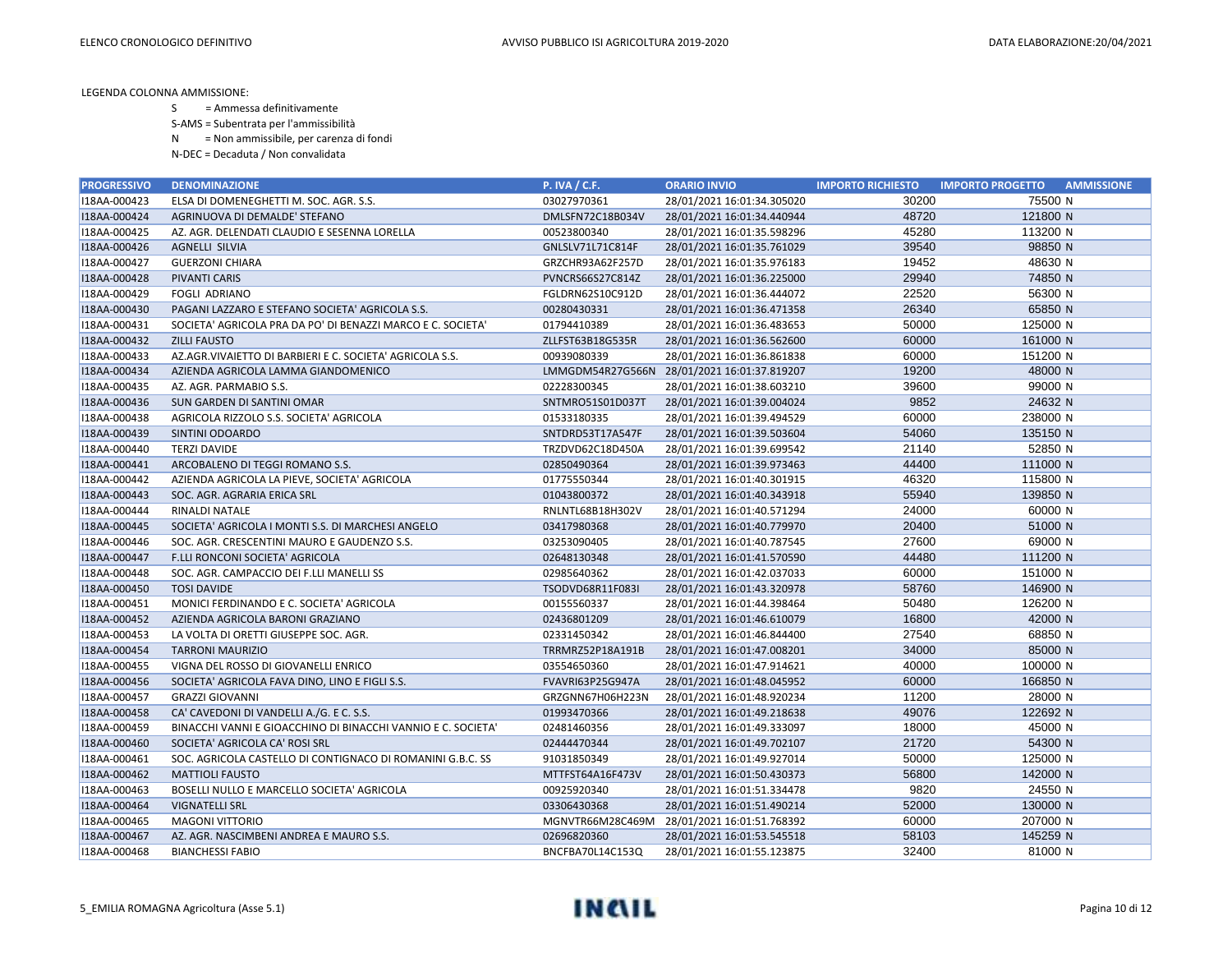- S = Ammessa definitivamente
- S-AMS = Subentrata per l'ammissibilità
- N = Non ammissibile, per carenza di fondi
- N-DEC = Decaduta / Non convalidata

| <b>PROGRESSIVO</b> | <b>DENOMINAZIONE</b>                                       | <b>P. IVA / C.F.</b> | <b>ORARIO INVIO</b>                         | <b>IMPORTO RICHIESTO</b> | <b>IMPORTO PROGETTO</b><br><b>AMMISSIONE</b> |
|--------------------|------------------------------------------------------------|----------------------|---------------------------------------------|--------------------------|----------------------------------------------|
| I18AA-000469       | <b>SIVIERI DARIO</b>                                       | SVRDRA64E05C987L     | 28/01/2021 16:01:55.719356                  | 60000                    | 165000 N                                     |
| I18AA-000470       | FRAGORZI SOCIETA' AGRICOLA S.S.                            | 02535520395          | 28/01/2021 16:01:55.734707                  | 51200                    | 128000 N                                     |
| I18AA-000471       | <b>BENATTI FABRIZIO</b>                                    | BNTFRZ66C05E772H     | 28/01/2021 16:01:58.538204                  | 6226                     | 15565 N                                      |
| I18AA-000473       | SAVIANA AGRICOLTURA SOC. AGR. S.S.                         | 04233500406          | 28/01/2021 16:02:00.920952                  | 21200                    | 53000 N                                      |
| I18AA-000474       | AZIENDA AGRICOLA ORLANDINI ALESSANDRO E C. S.S.            | 02529090355          | 28/01/2021 16:02:01.673234                  | 57600                    | 144000 N                                     |
| I18AA-000476       | SOC. AGR. F.LLI LONDEI SS DI SACCOMANDI LUCA E LONDEI      | 01065340414          | 28/01/2021 16:02:02.846967                  | 29600                    | 74000 N                                      |
| I18AA-000477       | <b>CECI MAURO</b>                                          | CCEMRA78C15I496R     | 28/01/2021 16:02:04.588922                  | 57920                    | 144800 N                                     |
| I18AA-000478       | PEDERZINI FABIO                                            | PDRFBA66A15G467P     | 28/01/2021 16:02:06.141670                  | 53395                    | 133489 N                                     |
| I18AA-000479       | SOCIETA' AGRICOLA LE VIGNE DI TAGLIATI                     | 02920240369          | 28/01/2021 16:02:08.459142                  | 19000                    | 47500 N                                      |
| I18AA-000480       | AZ. AGR. GABRIELLI ARDUINO GABRIELE E PAOLO                | 02130290360          | 28/01/2021 16:02:08.863849                  | 34650                    | 86625 N                                      |
| I18AA-000481       | ZUCCA FRANCESCO E GIANCARLO S.S.                           | 01158520336          | 28/01/2021 16:02:10.135610                  | 55200                    | 138000 N                                     |
| I18AA-000482       | AZ.AGR.FRATTINA SS DI RONCARATI GIUSEPPE                   | 01053390389          | 28/01/2021 16:02:10.519369                  | 15520                    | 38800 N                                      |
| I18AA-000483       | <b>BIGNARDI NINO</b>                                       | BGNNNI35C23F257V     | 28/01/2021 16:02:10.669088                  | 15140                    | 37850 N                                      |
| I18AA-000484       | <b>FANTINI ROMA</b>                                        | FNTRMO27T52D037T     | 28/01/2021 16:02:11.387395                  | 2700                     | 6750 N                                       |
| I18AA-000485       | SOCIETA' AGRICOLA GURIOLI MARCO C S.S.                     | 03342150400          | 28/01/2021 16:02:11.397833                  | 52340                    | 130850 N                                     |
| I18AA-000486       | LE TERRE DEL BIO SOCIETA' AGRICOLA                         | 02523420392          | 28/01/2021 16:02:11.920303                  | 60000                    | 320000 N                                     |
| I18AA-000487       | <b>VIGNATI FILIPPO</b>                                     | VGNFPP67P03G535W     | 28/01/2021 16:02:12.156278                  | 36400                    | 91000 N                                      |
| I18AA-000488       | <b>VERRUCCHI AURELIO</b>                                   | VRCRLA59R06A324M     | 28/01/2021 16:02:13.296127                  | 56600                    | 141500 N                                     |
| I18AA-000489       | <b>GIANNINI LIVIANA</b>                                    | GNNLVN65P56I444Z     | 28/01/2021 16:02:13.581296                  | 60000                    | 161850 N                                     |
| I18AA-000490       | GUZZONI LUIGI, GIUSEPPE E MICHELE SOCIETA' AGRICOLA        | 00185810330          | 28/01/2021 16:02:16.247240                  | 60000                    | 245000 N                                     |
| I18AA-000491       | PIUMI FABRIZIO                                             | PMIFRZ65R18H223L     | 28/01/2021 16:02:17.232401                  | 25720                    | 64300 N                                      |
| I18AA-000492       | ROSSI RENZO E GIUSEPPE S.S.                                | 00156590333          | 28/01/2021 16:02:18.494475                  | 60000                    | 178000 N                                     |
| I18AA-000493       | MAGNANI A. E BRANCALEONI M. S.S.                           | 02297650406          | 28/01/2021 16:02:20.840550                  | 50000                    | 125000 N                                     |
| I18AA-000495       | MOLDUCCI MASSIMO                                           |                      | MLDMSM61M09C573A 28/01/2021 16:02:22.639120 | 60000                    | 175000 N                                     |
| I18AA-000496       | LAMBERTI TONINO E ROBERTO S.S.                             | 01748450358          | 28/01/2021 16:02:26.085993                  | 60000                    | 272830 N                                     |
| I18AA-000497       | <b>GENTILI ERCOLINO</b>                                    | GNTRLN59A09A393N     | 28/01/2021 16:02:29.232415                  | 18046                    | 45116 N                                      |
| I18AA-000498       | <b>MAURI ANDREA</b>                                        | MRANDR90D26H294S     | 28/01/2021 16:02:30.668920                  | 18400                    | 46000 N                                      |
| I18AA-000499       | SANCISI GIMMI                                              | SNCGMM72H30H294G     | 28/01/2021 16:02:32.095925                  | 58680                    | 146700 N                                     |
| I18AA-000500       | <b>NUTI LAURA</b>                                          | NTULRA50S59A565B     | 28/01/2021 16:02:32.954304                  | 60000                    | 150000 N                                     |
| I18AA-000501       | SOC.AGR. LUCCHI E C.S.S.                                   | 04050470402          | 28/01/2021 16:02:36.985754                  | 6216                     | 15540 N                                      |
| I18AA-000502       | <b>ORI WALTER</b>                                          | ROIWTR67H23I310D     | 28/01/2021 16:02:39.390745                  | 34520                    | 86300 N                                      |
| I18AA-000504       | <b>GRAFFIETI GABRIELE</b>                                  | GRFGRL62D14C573D     | 28/01/2021 16:02:41.478521                  | 28000                    | 70000 N                                      |
| I18AA-000505       | IL CROCILE SOC. AGRICOLA COOP.                             | 02561130341          | 28/01/2021 16:02:42.231648                  | 60000                    | 201200 N                                     |
| I18AA-000507       | AZ. AGR. MOSCATTINI SOC. AGR.                              | 02716460361          | 28/01/2021 16:02:48.069936                  | 60000                    | 151000 N                                     |
| I18AA-000508       | SOCIETA' AGRICOLA BOCCACCINE DI PRETI M. E PRETI M         | 02359120363          | 28/01/2021 16:02:48.756776                  | 59600                    | 149000 N                                     |
| I18AA-000510       | AZIENDA AGRICOLA LE PROVANE S.S.                           | 02514040365          | 28/01/2021 16:02:57.629355                  | 60000                    | 331000 N                                     |
| I18AA-000511       | SOCIETA' AGRICOLA LE QUERCE DI SERAFINI STEFANO E C. S.S.  | 03139760403          | 28/01/2021 16:02:58.722778                  | 54000                    | 135000 N                                     |
| I18AA-000512       | <b>GIAROLI STEFANO</b>                                     | GRLSFN65L03F463I     | 28/01/2021 16:03:07.746475                  | 41120                    | 102800 N                                     |
| I18AA-000513       | <b>GRISANTI ZEFFERINO</b>                                  | GRSZFR40L01C219L     | 28/01/2021 16:03:23.296412                  | 28624                    | 71560 N                                      |
| I18AA-000514       | SOCIETA' AGRICOLA MENEGALE MICHELE E GIOVANNI S.S.         | 00821300381          | 28/01/2021 16:03:24.464222                  | 57660                    | 144152 N                                     |
| I18AA-000515       | <b>SASSI DEVID</b>                                         | SSSDVD71S01H223F     | 28/01/2021 16:03:36.107933                  | 22796                    | 56990 N                                      |
| I18AA-000516       | AZIENDA VITIVINICOLA GELOSINI DI GELOSINI VANNI E CRISTIAN | 01951280351          | 28/01/2021 16:03:43.769248                  | 9689                     | 24224 N                                      |
| I18AA-000517       | <b>FONTANA MASSIMO</b>                                     | FNTMSM69S27I462D     | 28/01/2021 16:03:55.690365                  | 26940                    | 67350 N                                      |